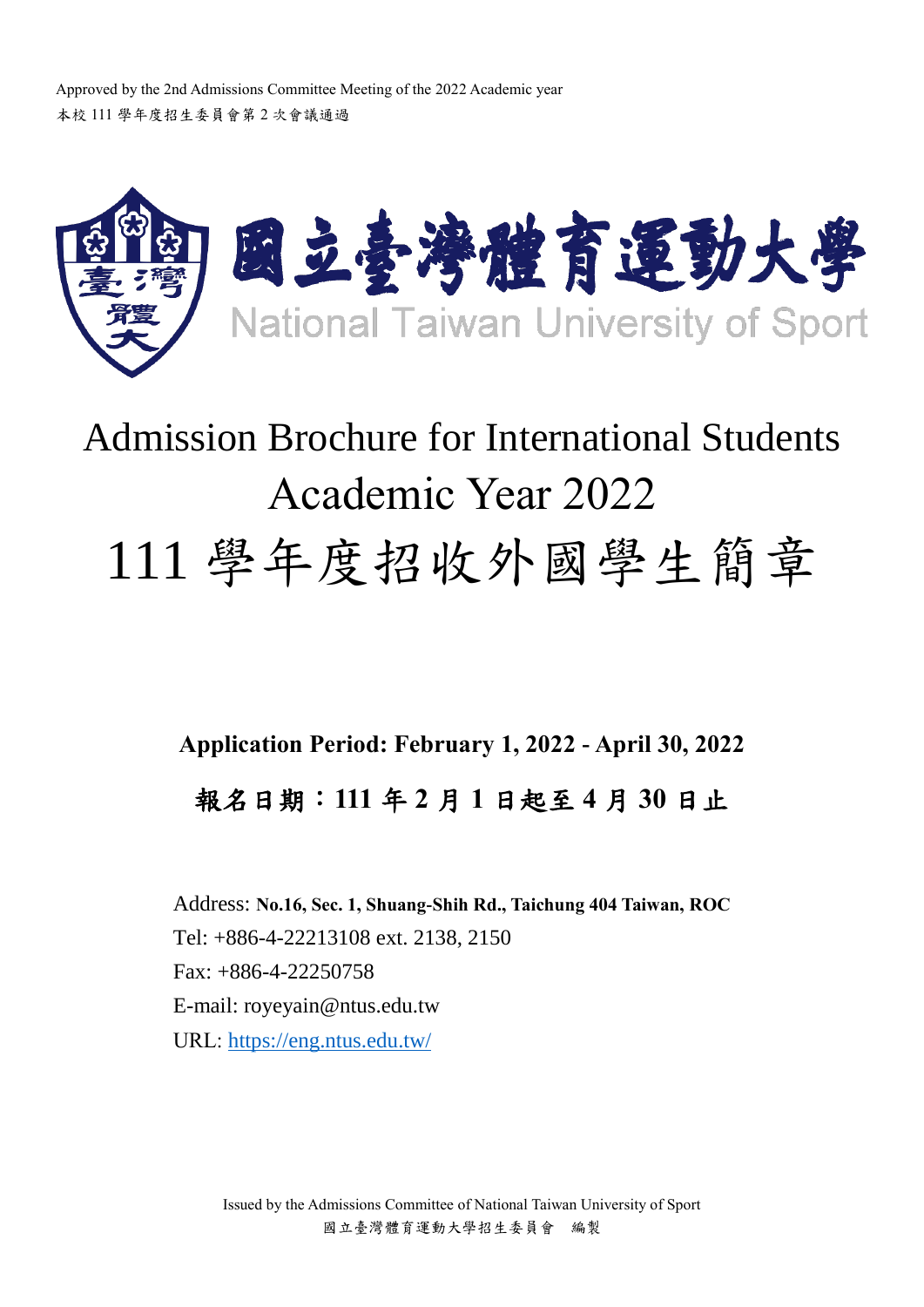# **Important Dates** 重要日期

Fall Semester (September 2022) Admission 秋季班 9 月入學

| Admission guide issued               | Before December 29, 2021        |
|--------------------------------------|---------------------------------|
| 公告招生簡章                               | 2021年12月29日前                    |
| Application submission               | February 1, 2022-April 30, 2022 |
| 受理報名及繳交報名相關資料                        | 2022年2月1日至4月30日止                |
| Application and interview evaluation | May 9, 2022-May 20, 2022        |
| 各系所審查資料及口試                           | 2022年5月9日至5月20日                 |
| Results announcement                 | <b>Before June 10, 2022</b>     |
| 放榜及寄發錄取通知書                           | 2022年6月10日前                     |
| Registration                         | September, 2022                 |
| 註冊入學                                 | 2022年9月                         |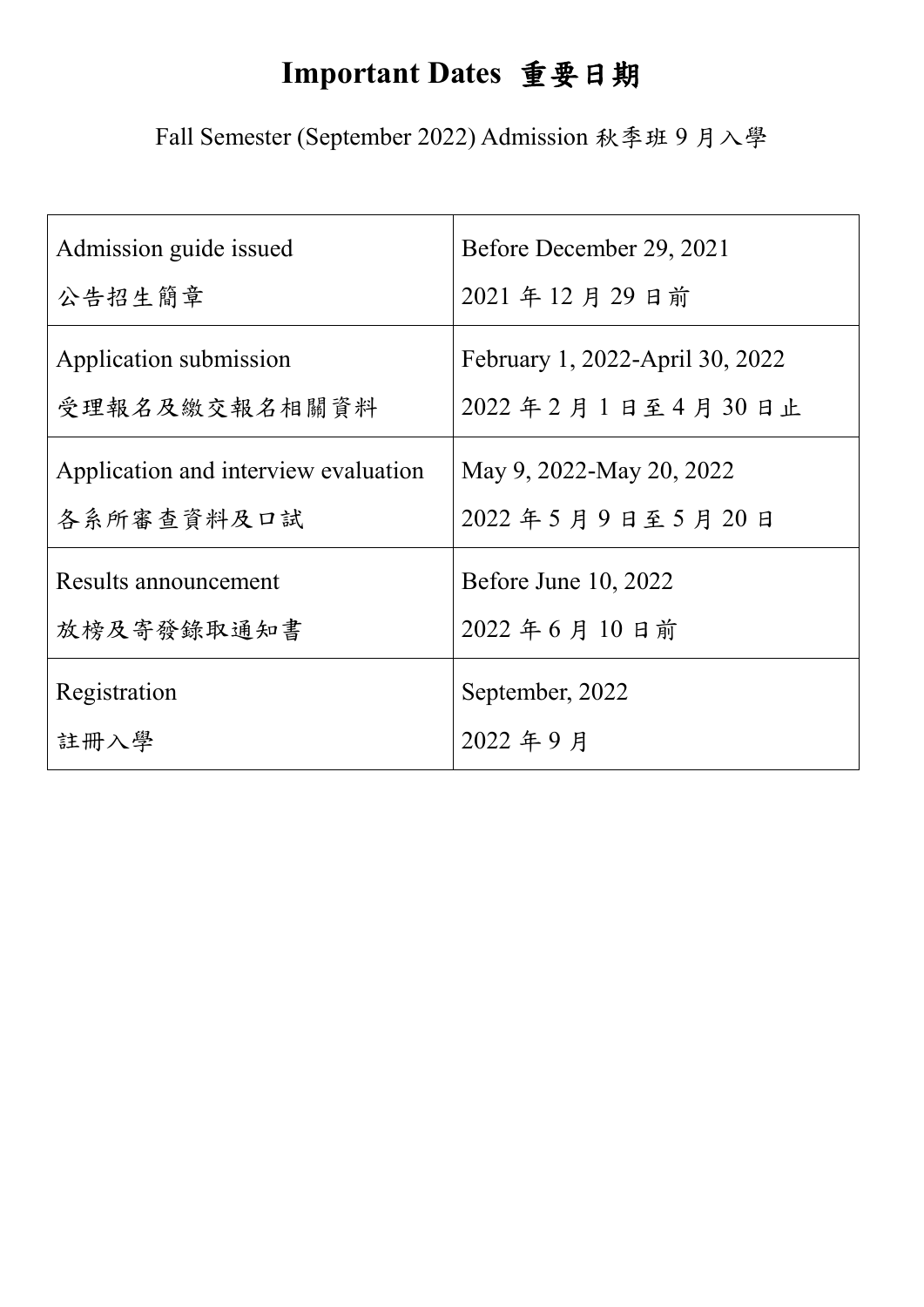### Ⅰ**. Departments and Places Available for International Students** 招生系別及名額:

| <b>Degrees</b><br>制<br>學 | <b>Departments</b><br>別<br>糸                                           | <b>Places</b><br><b>Available</b> | <b>Notes</b><br>備<br>註                                                     |
|--------------------------|------------------------------------------------------------------------|-----------------------------------|----------------------------------------------------------------------------|
|                          |                                                                        | 招生名額                              |                                                                            |
|                          | Department of Physical Education<br>體育學系                               |                                   |                                                                            |
|                          | Department of Sport Performance<br>競技運動學系                              |                                   |                                                                            |
|                          | Department of Ball Sport<br>球類運動學系                                     |                                   |                                                                            |
| Bachelor's               | Department of Combat Sport<br>技擊運動學系                                   |                                   |                                                                            |
| Program<br>學士班           | Department of Recreational Sport<br>休閒運動學系                             | 41                                |                                                                            |
|                          | Department of Dance<br>舞蹈學系                                            |                                   | Each<br>applicant may<br>apply for<br>more than<br>one program,<br>but may |
|                          | Department of Sport Management<br>運動事業管理學系                             |                                   |                                                                            |
|                          | Department of Exercise Health Science<br>運動健康科學學系                      |                                   |                                                                            |
|                          | Department of Sport Information and Communication<br>運動資訊與傳播學系         |                                   | enroll in only<br>one program.                                             |
|                          | Graduate Program, Department of Physical Education<br>體育學系碩士班          |                                   | 申請人得申<br>請一系(所)                                                            |
|                          | Graduate Program, Department of Sport Performance<br>競技運動學系碩士班         |                                   | 以上,但僅<br>能擇一系所                                                             |
| Master's<br>Program      | Graduate Program, Department of Recreational Sport<br>休閒運動學系碩士班        | 9                                 | 辦理報到及<br>註冊入學。                                                             |
| 碩士班                      | Graduate Program, Department of Dance<br>舞蹈學系碩士班                       |                                   |                                                                            |
|                          | Graduate Program, Department of Sport Management<br>運動事業管理學系碩士班        |                                   |                                                                            |
|                          | Graduate Program, Department of Exercise Health Science<br>運動健康科學學系碩士班 |                                   |                                                                            |
| Doctoral                 | Doctoral Program in Department of Sport Performance<br>競技運動學系博士班       | 1                                 |                                                                            |
| Program<br>博士班           | Southeast Asian Doctoral Program of Sport Management<br>運動事業管理學系東南亞博士班 | 3                                 |                                                                            |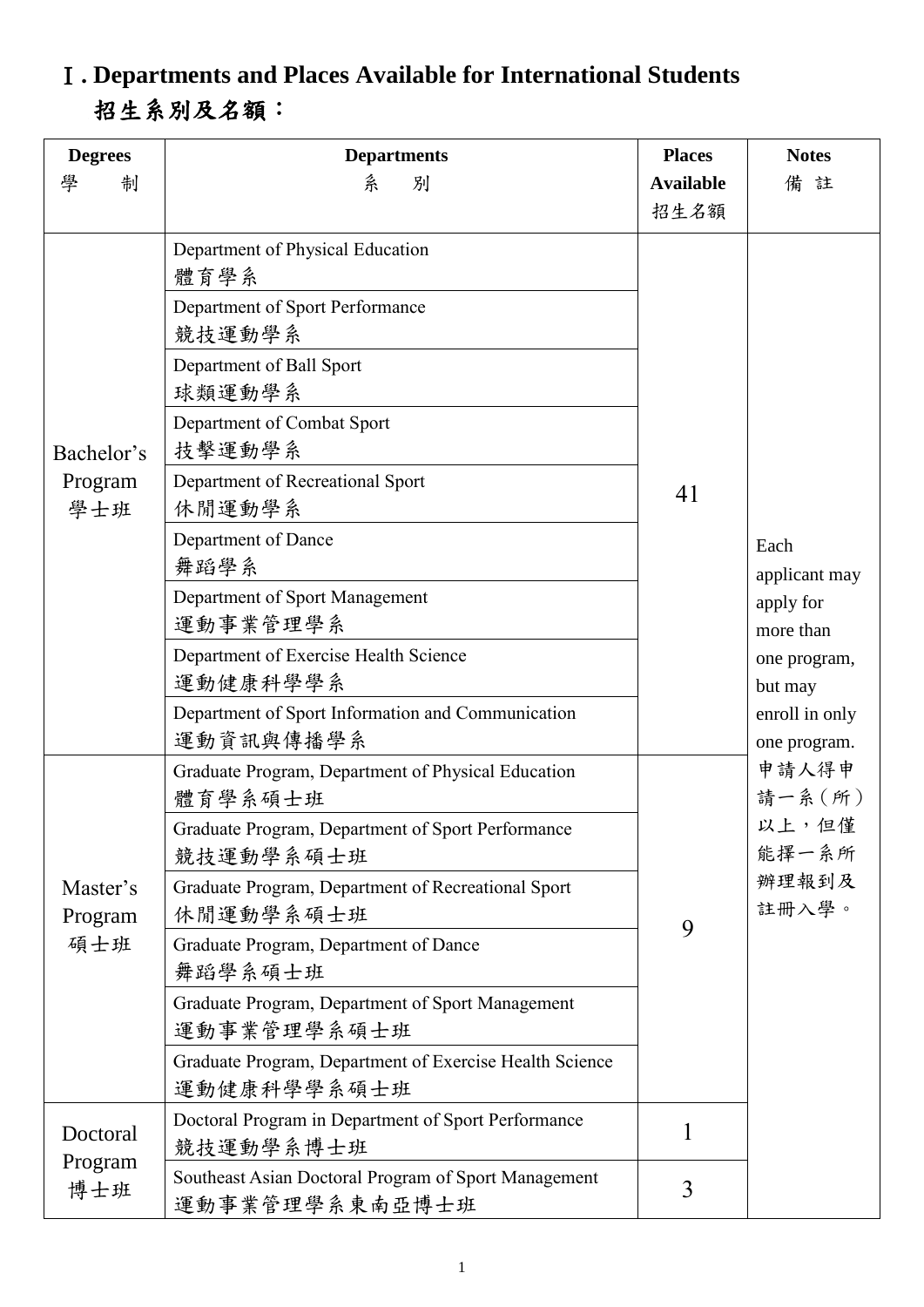#### Ⅱ**. Length of Study** 修業期限:

- (I)Bachelor's program: 4-6 years. 學士班:4 至 6 年 Master's program: 1-4 years. 碩士班:1至4年 Doctoral program: 2-7 years. 博士班:2至7年
- $(II)$  According to Article 9, paragraph 2 of "Standards for Recognition of Equivalent Educational Levels for University Admission",: A student who graduated in a foreign country, Hong Kong, or Macao from a senior secondary school whose graduating year is academically equivalent to the second grade of a senior secondary school in Taiwan of a comparable academic level and nature is considered to have adequate academic ability and may take the entrance examination for new students for university bachelor's degree programs. However, these students will have to take 12 more credits in addition to the total required credits for graduation.

依據「入學大學同等學力認定標準」第9條第2項:畢業年級相當於國內高 級中等學校二年級之國外或香港、澳門同級同類學校畢業生,得以同等學 力報考本校學士班一年級新生入學考試,惟本校得增加其畢業應修學分數 12學分。

#### Ⅲ**. Eligibility of Applicants** 申請資格:

Application eligibility shall be in accordance with the provisions of the Ministry of Education's Regulations Regarding International Students Undertaking Studies in Taiwan. In case of any amendments to the regulations, the announcements of the Ministry of Education shall prevail.

申請資格依教育部「外國學生來臺就學辦法」之規定。辦法如經修正,將以教育 部公告為準。

1、Identity

身分

(1) Those with foreign nationality and who have never held the nationality of the Republic of China, and who meet the following requirements, may apply for admission:

具外國國籍且未曾具有中華民國國籍,符合下列規定者,得申請入學:

- ① Have never attended school in Taiwan as an overseas Chinese. 未曾以僑生身分在臺就學。
- ② Have not been placed by the University Entrance Committee For Overseas Chinese Students in accordance with the Regulations Regarding Study and Counseling Assistance for Overseas Chinese Students in Taiwan in the academic year that the application for admission is submitted. 未於申請入學當學年度依僑生回國就學及輔導辦法經海外聯合招生委員會 分發。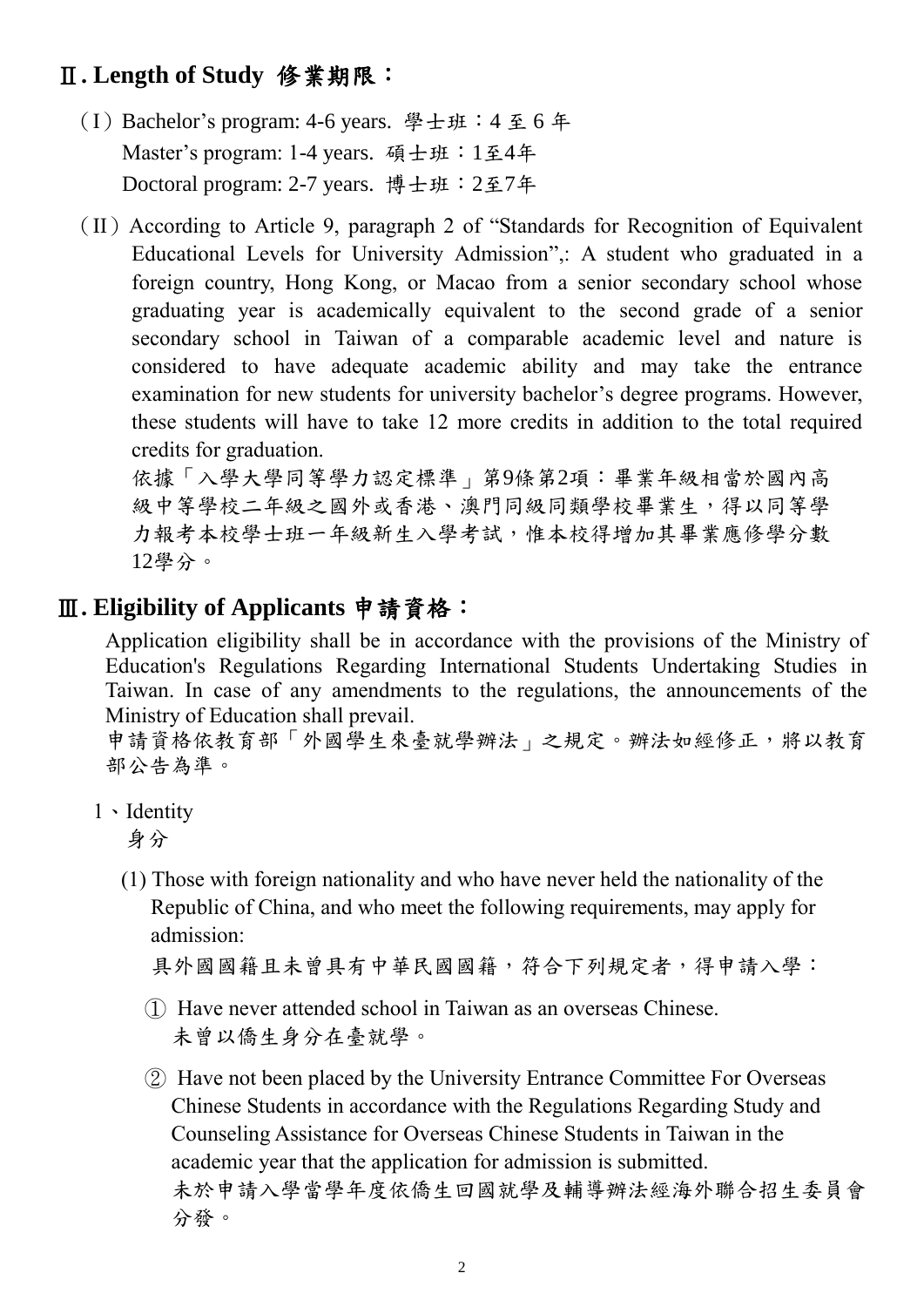- (2) Those with foreign nationality and who meet the following requirements and who have recently resided overseas for six consecutive years or more: 具外國國籍並符合下列規定,且最近連續居留海外六年以上者:
	- ① Those who have Republic of China nationality at the time of application but have never held a household registration in Taiwan. 申請時兼具中華民國國籍者,應自始未曾在臺設有戶籍。
	- ② Those who previously had Republic of China nationality but who no longer hold the nationality of the Republic of China at the time of application, and whose permit for the loss of nationality of the Republic of China issued by the Ministry of the Interior is dated eight years ago or more at the time of application. 申請前曾兼具中華民國國籍,於申請時已不具中華民國國籍者,應自內政

部許可喪失中華民國國籍之日起至申請時已滿八年。

③ Those in the preceding two subparagraphs who have never studied in Taiwan as an overseas Chinese student, and who have not been placed by the University Entrance Committee For Overseas Chinese Students in accordance with the Regulations Regarding Study and Counseling Assistance for Overseas Chinese Students in Taiwan in the academic year that the application for admission is submitted.

前二款均未曾以僑生身分在臺就學,且未於申請入學當學年度依僑生回國 就學及輔導辦法經海外聯合招生委員會分發。

According to memorandums of educational cooperation, foreign nationals who are selected by foreign governments, institutions, or schools to study in Taiwan and who have never held household registration in Taiwan, may be exempted from the stipulations of the preceding two paragraphs upon the approval of the competent education administration authority.

依教育合作協議,由外國政府、機構或學校遴薦來臺就學之外國國民,其自 始未曾在臺設有戶籍者,經主管教育行政機關核准,得不受前二項規定之限 制。

(3) Those with foreign nationality and who also qualify as a permanent resident in Hong Kong or Macao, have never held household registration in Taiwan, and have resided in Hong Kong, Macao, or overseas for six consecutive years or more at the time of application, may apply for admission in accordance with the regulations.

具外國國籍,兼具香港或澳門永久居留資格,且未曾在臺設有戶籍,申 請時於香港、澳門或海外連續居留滿六年以上者,得依規定申請入學。

(4) Foreign nationals who were previously Mainland China Passport Holders and who have never held household registration in Taiwan, and have resided overseas for six consecutive years or more at the time of application, may apply for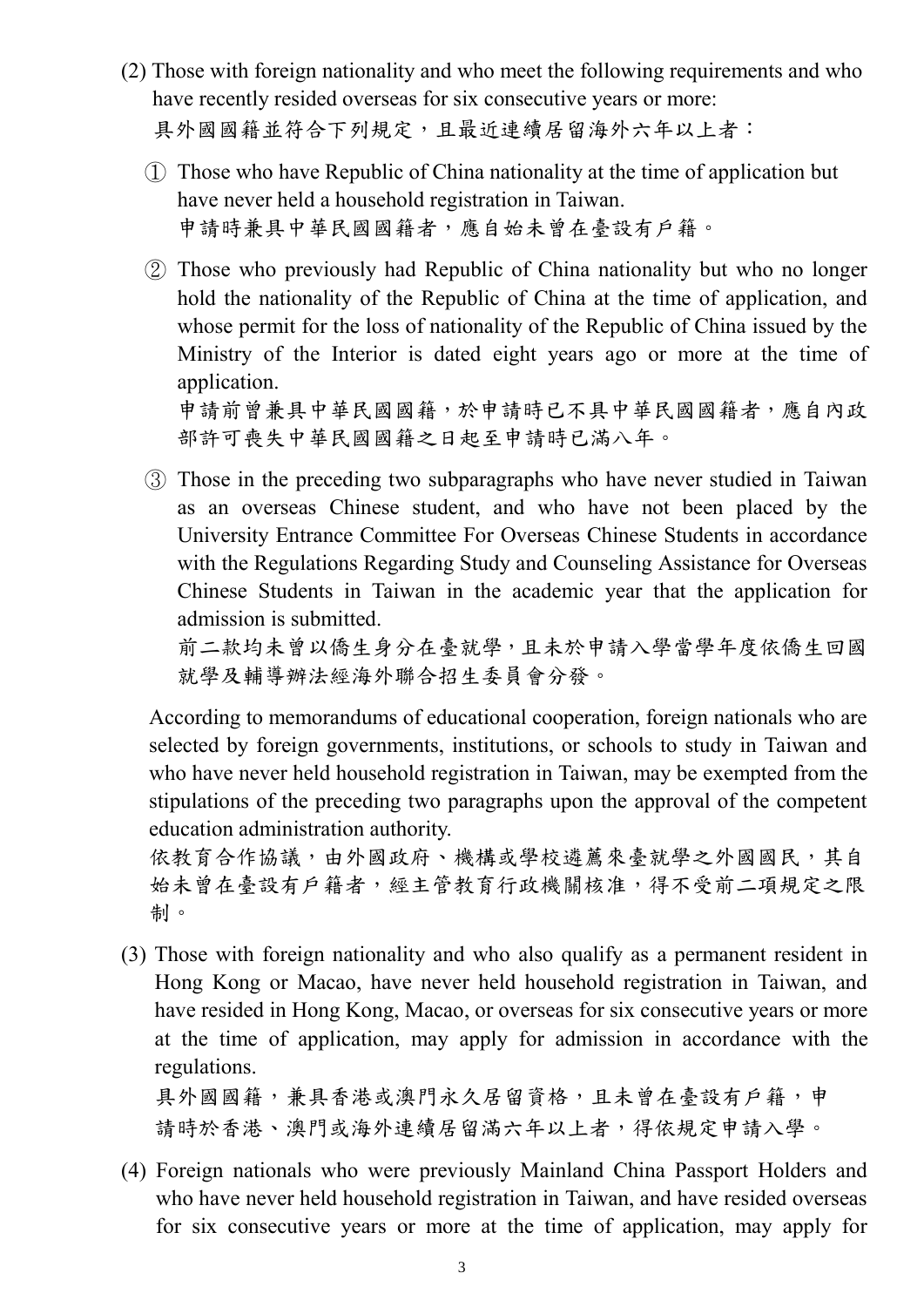admission in accordance with the provisions of this Regulations. 曾為大陸地區人民具外國國籍且未曾在臺設有戶籍,申請時已連續居留 海外六年以上者,得依本辦法規定申請入學。

The term "overseas" in Paragraphs (2), (3), and (4) refers to countries or regions other than the Mainland, Hong Kong, and Macao. The term "consecutive residence" refers to where a foreign student's period of stay in Taiwan does not exceed 120 days per calendar year. For those whose period of consecutive residence overseas is not within the same calendar year, the calculation shall be based on a consecutive stay in Taiwan not exceeding 120 days during the years of the calculation. However, those who meet one of the following conditions and who can provide relevant supporting documents shall not be subject to this provision. Their period of stay in Taiwan shall not be included in the calculation for their duration of overseas residence:

第(2)(3)(4)項所稱海外,指大陸地區、香港及澳門以外之國家或地區;所稱連 續居留,指外國學生每曆年在國內停留期間不得逾一百二十日。連續居留海 外採計期間之起迄年度非屬完整曆年者,以各該年度之採計期間內在國內停 留期間未逾一百二十日予以認定。但符合下列情形之一且具相關證明文件者, 不在此限;其在國內停留期間,不併入海外居留期間計算:

- ① Those studying in the Overseas Youth Vocational Training School organized by the competent Overseas Community Affairs authority or technical training programs recognized by the Ministry of Education. 就讀僑務主管機關舉辦之海外青年技術訓練班或教育部認定之技術訓練 專班。
- ② Those enrolled in a Chinese language center of colleges and universities approved by the Ministry of Education to admit foreign students, and whose total duration of study is less than two years. 就讀教育部核准得招收外國學生之各大專校院華語文中心,合計未滿二 年。
- ③ Exchange students whose total exchange duration is less than two years. 交換學生,其交換期間合計未滿二年。
- ④ Those permitted to intern in Taiwan by the relevant central competent industrial authority, and whose total internship duration is less than two years. 經中央目的事業主管機關許可來臺實習,實習期間合計未滿二年。
- 2、Education 學歷
	- (1) Those who have graduated from a high school, university, or independent college approved by the Ministry of Education. (Please refer to the website of the Department of International and Cross-Strait Education of the Ministry of Education: [https://depart.moe.edu.tw/ed2500/\)](https://depart.moe.edu.tw/ed2500/).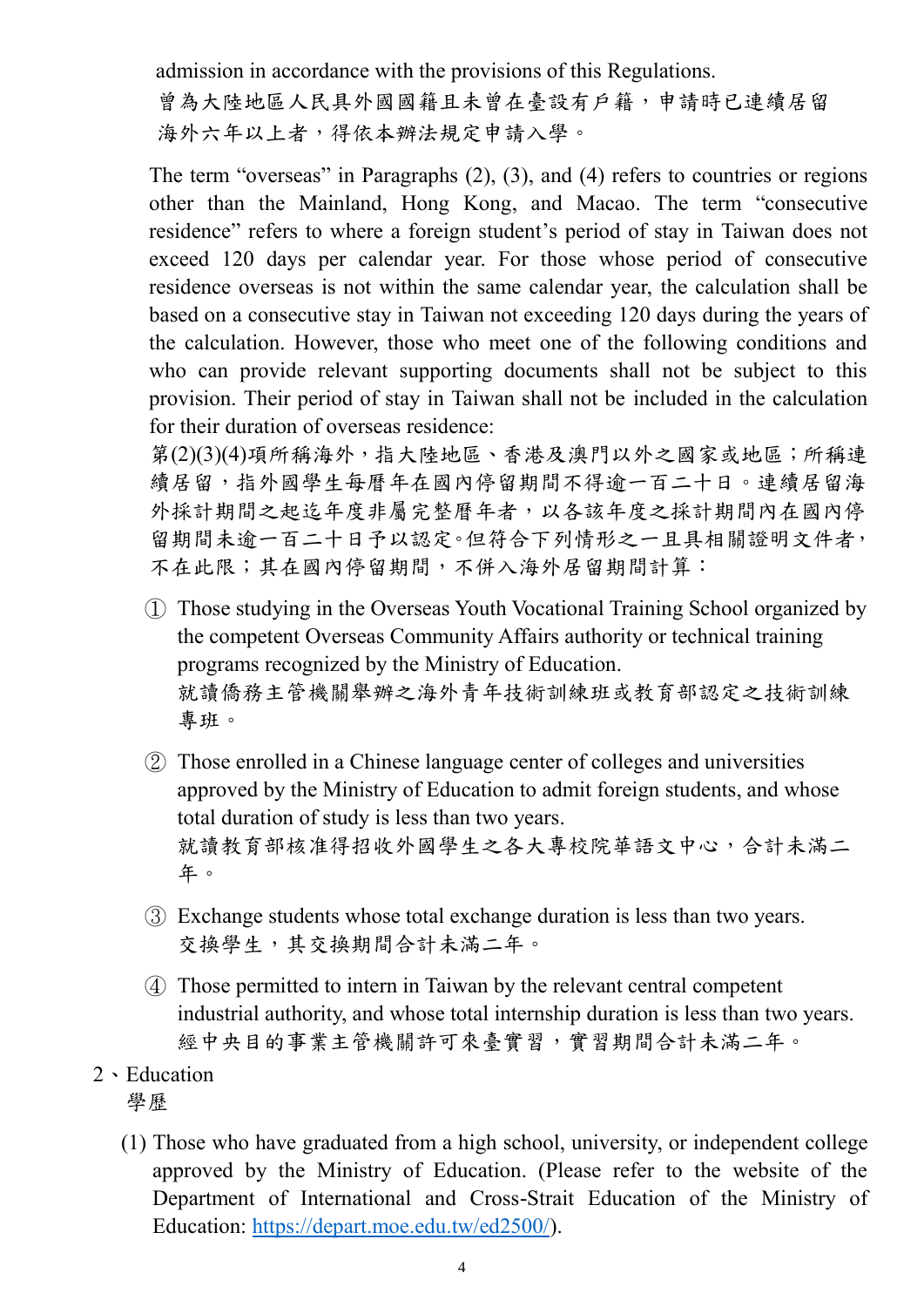符合教育部採認之高中、大學或獨立學院畢業者。(請參考教育部國際及 兩岸教育司網站:https://depart.moe.edu.tw/ed2500/)

(2) Those applying to study in a bachelor's program must have a foreign high school diploma, those applying to study in a master's program must have a bachelor's degree, and those applying to study in a doctoral program must have a master's degree; or have academic qualifications that are equivalent to Taiwan's educational system.

申請學士班者須具國外高中畢業學歷、申請碩士班者須具大學畢業學歷、 申請博士班者須具碩士畢業學歷,或具有與我國學制相當之同等學力資 格者。

#### Ⅳ**. Application Procedure** 報名申請程序:

Applicants should submit their application from February 1 to April 30, 2022 with the required documents (see below).

#### **Address**:**Admission Division, National Taiwan University of Sport**

#### **No.16, Sec. 1, Shuang-Shih Rd., Taichung 404 Taiwan, ROC**

Tel: +886-4-22213108 ext. 2138、2150

Fax: +886-4-22250758

Web: [https://eng.ntus.edu.tw/](https://eng.ntupes.edu.tw/)

E-mail: royeyain@ntus.edu.tw

申請人應於 2022年2月1日起至4月30日止,檢具所列規定之表件郵寄至本校 教務處招生組。

洽詢電話:04-22213108;招生組分機 2138、2150。

#### Ⅴ**. Application Documents & Notes** 申請文件及注意事項:

#### (Ⅰ)**Application Documents Required**

申請應繳文件:

International students must submit the following documents (translated into English or Chinese) to the Admission Division, Office of Academic Affairs, National Taiwan University of Sport(NTUS).

外國學生申請入學應檢附下列表件向教務處招生組提出申請。

- 1、Documents required by all applicants 共同指定繳交文件:
	- (1) One copy of the enrollment application form (Attachment 1). 入學申請表乙份(附件1)。
	- (2) One copy of the applicant's highest-level diploma and one copy of the academic transcript authenticated by ROC Embassies and Missions Abroad. (Please attach its Chinese or English version certified by the overseas representative office of Taiwan if the original diploma or transcript is not in English or Chinese).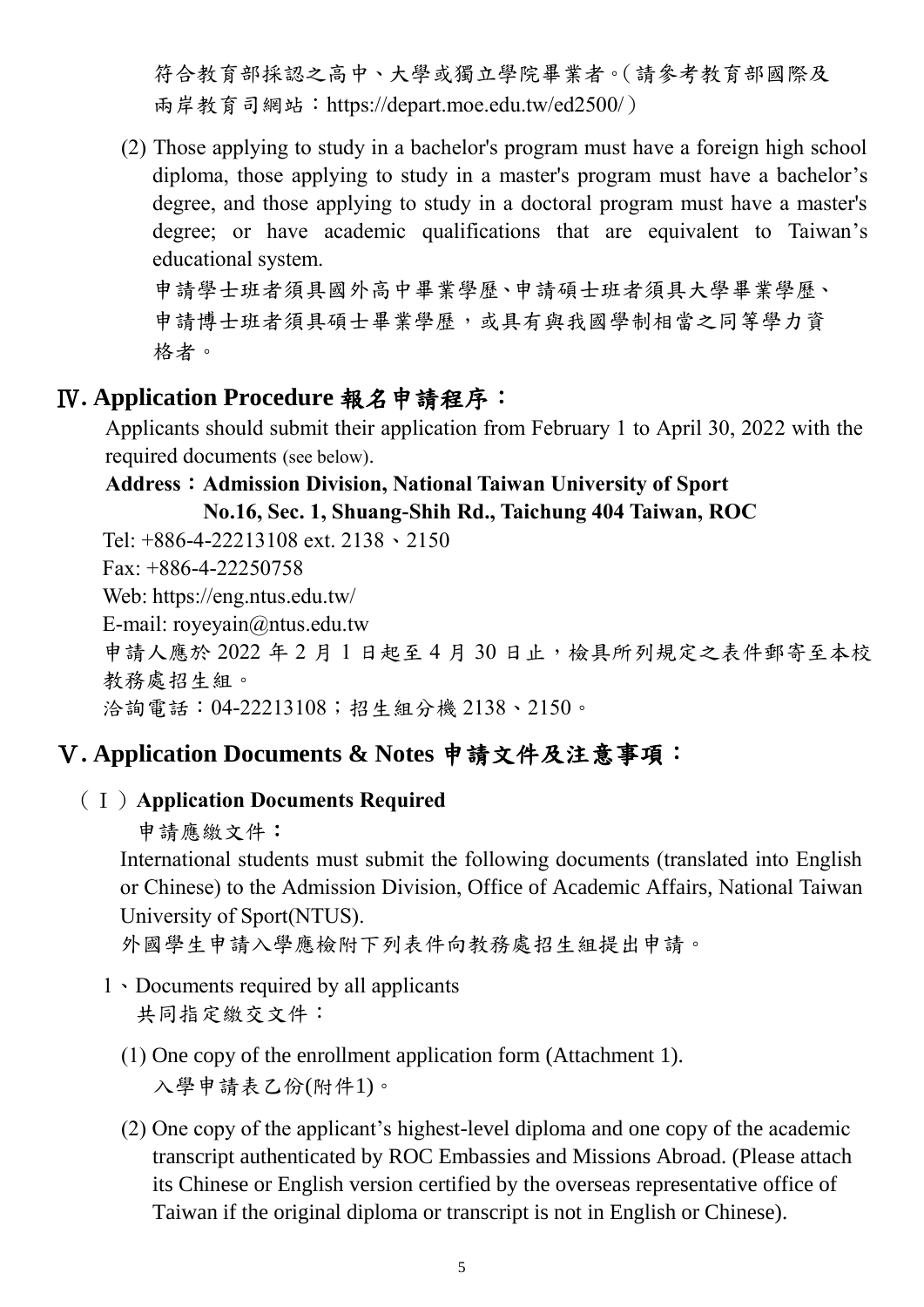經我駐外機構驗證之最高學歷畢業證書影本及該學程之全部成績單英文 本或中譯本(附中文或英文譯本並加蓋認證章戳)各乙份。

- Note: Academic credentials from Hong Kong or Macao shall be handled in accordance with the provisions of the Regulations Governing the Examination and Recognition of Educational Qualifications from Hong Kong and Macao. Academic credentials from the Mainland Area shall be handled in accordance with the provisions of the Regulations Regarding the Assessment and Recognition of Academic Credentials from Mainland Area.
- 註:香港或澳門地區學歷應依香港澳門學歷檢覈及採認辦法規定辦理。 大陸地區學歷應依大陸地區學歷採認辦法規定辦理。
- (3) One copy of the biographical page of passport or verification of nationality. 護照影本或國籍證明文件。
- (4) Certification of finances: A financial statement with a minimum balance of US\$3,300(or TWD 100,000) or a copy of a scholarship award notification. (Please select one of the following methods:) 財力證明:帳戶存款金額至少美金3,300元以上(或新臺幣100,000元以上), 或獎學金證明。(請選擇以下任一種方式繳交)
	- ① A financial statement that demonstrates financial sustainability for study in Taiwan (issued by a financial institution within the past three months). 最近三個月內經金融機構開具之財力證明書一份。
	- ② If the depositor of the certificate is not the applicant, a financial guarantee is also required (see Attachment 2). 存款證明非申請人帳戶者,另需附上資助者財力保證書一份(附件2)。
	- ③ Proof of full scholarship provided by a government agency, university, college, or private organization. 政府、大專校院或民間機構透過提供全額獎學金之證明。
- (5) Certificate of language proficiency: Applicants applying for Southeast Asian Doctoral Program of Sport Management must submit the proof of English proficiency. Other applicants must submit the certificate of Chinese language proficiency.

語言能力證明:申請運動事業管理學系東南亞博士班者附英語文能力測 驗成績單;其他系所附華語文能力測驗成績單。

- Note: Indonesian students applying for a bachelor's degree program (master's and doctoral programs not included) must submit a certificate of language proficiency, as specified below (choose one):
- 註:印尼生申請就讀學士班(不包含碩、博士班),須檢附語文能力證明,規定如 下(擇一):
	- ① Sertifikat TOCFL dengan tingkatan diatas A2 「華語文能力測驗」(TOCFL):能力2級(A2)以上;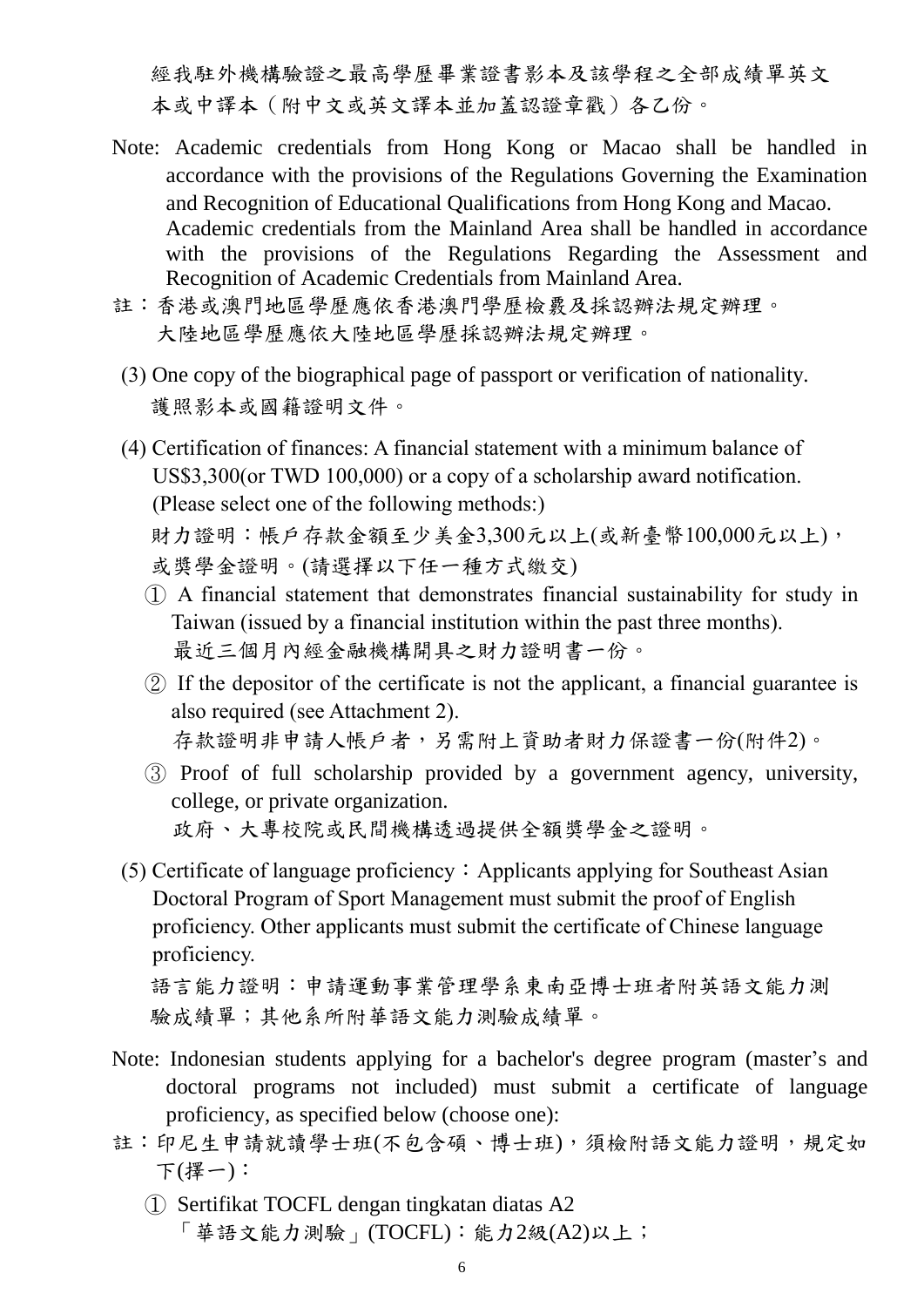- ② Nilai TOEFL: nilai iBT diatas 26 / ITP diatas 385 托福成績(TOEFL):網路測驗(iBT)26分以上或紙筆測驗(ITP)385分以上;
- ③ Nilai TOEIC diatas 375 多益成績(TOEIC): 375分以上;
- ④ Nilai IELTS diatas 3.0 雅思成績(IELTS):3.0分以上。

TETO hanya menerima sertifikat kemampuan Bahasa dari instansi resmi yang diakui.

僅接受由官方測驗機構核發之語文能力證明。

(6) One copy of a study plan

留學計畫書一份。

- (7) Two letters of recommendation 推薦信二封 。
- (8) Administration Fee: Bachelor's and Master's program: TWD1,500 per application; Doctoral program: TWD3,000 per application. 報名費:TWD1,500 or TWD3,000。

#### **Payment from abroad**

#### 國外繳款:

**Remit the payment according to the following remittance information.**

**Please select "OUR" for payment in the Outward Remittance Application Form of your bank. The applicant is responsible for all the fees required by the correspondent bank and receiving bank.** 

#### 填寫匯款申請書請要求往來銀行將款項「全額匯達」中國信託商業銀行臺中 分行**(**手續費類別選取**OUR)**。

| Beneficiary's Name                 | NATIONAL TAIWAN UNIVERSITY OF SPORT                    |
|------------------------------------|--------------------------------------------------------|
| 受款人户名                              | 國立臺灣體育運動大學                                             |
| Beneficiary's                      | No.16, Sec. 1, Shuang-Shih Rd., North District,        |
| Address                            | Taichung City 404 Taiwan, ROC                          |
| 受款人地址                              | 台中市北區 404 雙十路一段 16號                                    |
| Beneficiary's Bank<br>Name<br>受款銀行 | CTBC BANK CO., LTD. TAICHUNG BRANCH<br>中國信託商業銀行台中分行    |
| Beneficiary's Bank                 | 1F., No.50, Minzu Rd., Central District, Taichung City |
| Address                            | 400, Taiwan, ROC                                       |
| 受款銀行地址                             | 臺中市中區民族路50號1樓                                          |
| Beneficiary's<br>Account 受款帳號      | 026350000640                                           |
| <b>SWIFT Code</b>                  | <b>CTCBTWTP026</b>                                     |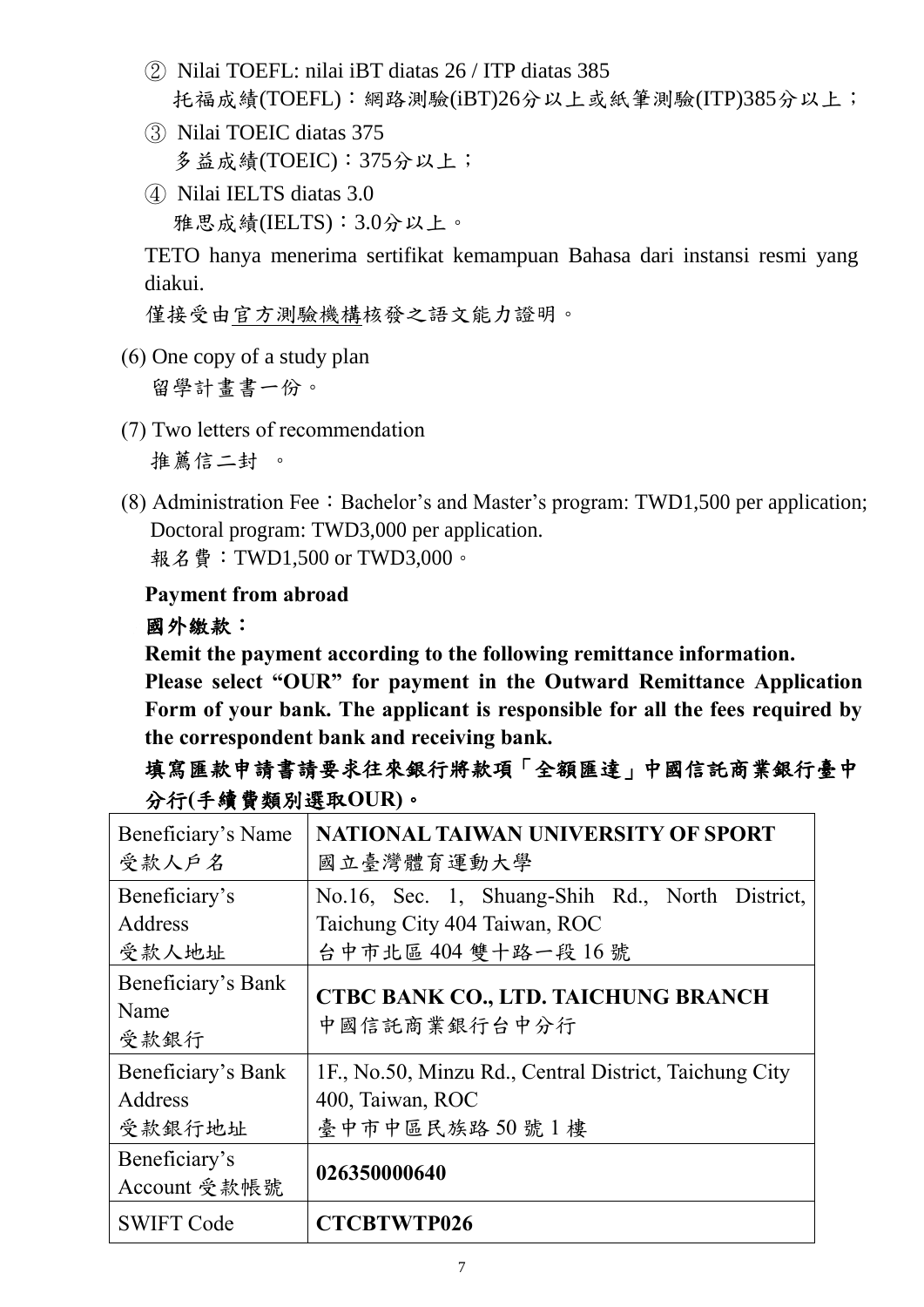- (9) Declaration (Attachment 3). 切結書(附件3)。
- (10) Non-Household Registration Declaration (Attachment 4). 未設戶籍具結書(附件4)。
- (11) Documents specified by the department/graduate institute. 系所指定繳交資料。
- 2、Documents specified by the department 系所指定繳交資料:
	- (1) Department of Dance and Master's Program in Department of Dance 舞蹈學系暨舞蹈學系碩士班
		- ① A DVD of solo dance, 3-minute in length. (It could be Chinese dance, ballet, or modern dance).
			- 個人舞蹈表演(中國舞、芭蕾或現代舞等均可)之光碟,時間長度約三分鐘。
		- ② Other evidence of the applicant's public performances, such as programs, award certificates, etc. The applicant's name should be listed on all of the supporting documents.

個人公開演出之證明文件(含節目冊或得獎紀錄等),文件上需名列有考生 之姓名。

- (2) Doctoral Program in Department of Sport Performance 競技運動學系博士班
	- ① Resume (A4, no specified style) 履歷表(A4紙張,樣式自訂)。
	- ② Study Plan and Research Proposal 學習研究計畫書
	- ③ Personal achievement or work portfolio 個人成就或作品
	- ④ Research publications 研究發表成果
- (3) Southeast Asian Doctoral Program of Sport Management 運動事業管理學系東南亞博士班
	- ① Resume (A4, no specified style) 履歷表(A4紙張,樣式自訂)。
	- ② Photocopies of certificates of merit, licenses, or professional certifications 獎狀或證照或專業資格證書(影印本)。
	- ③ Personal achievement or work portfolio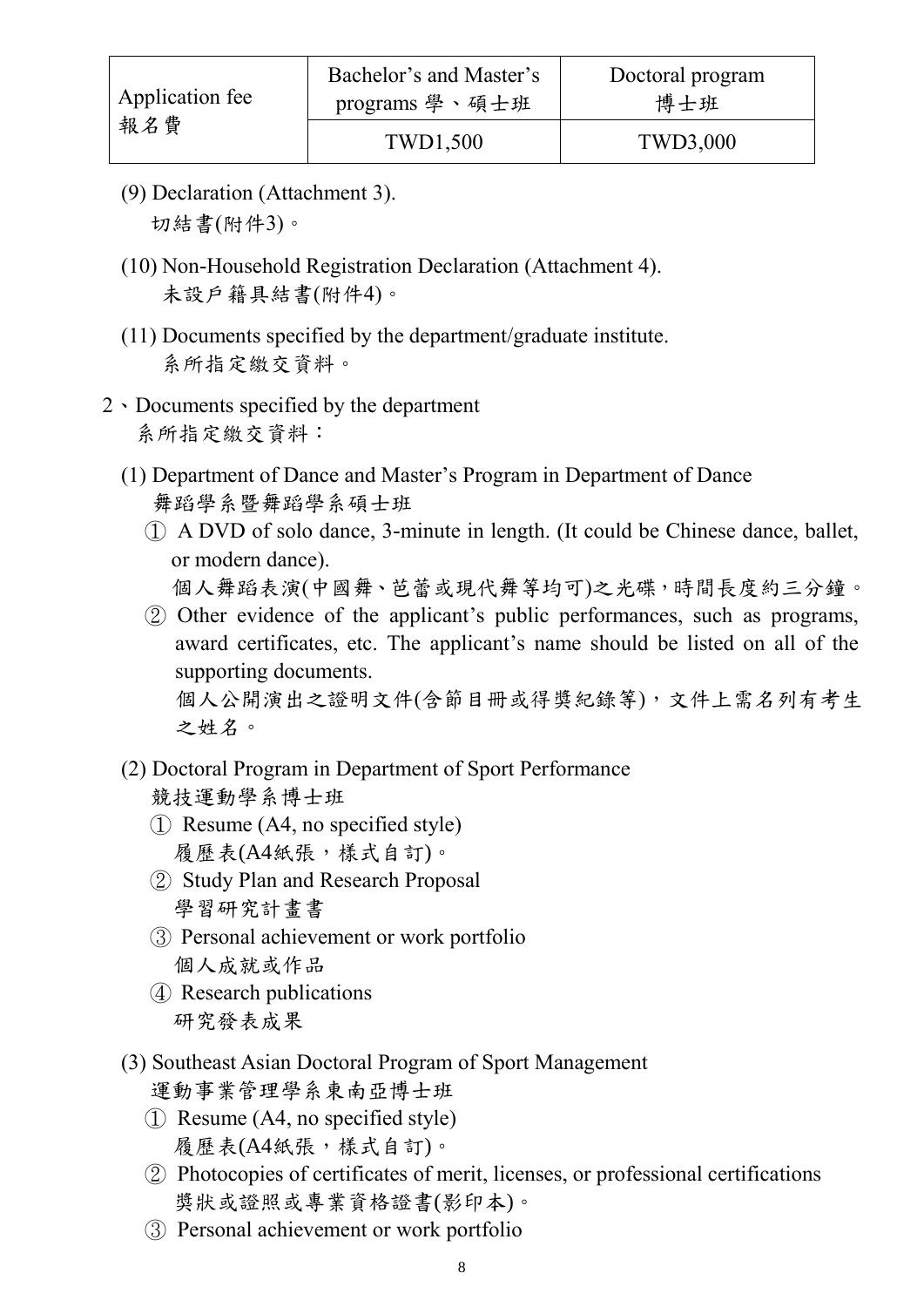個人成就或作品。

- ④ Research publications 研究發表成果。
- (Ⅱ)**Important Notes**

申請注意事項:

- 1、Courses are mostly conducted in Chinese, except for Southeast Asian Doctoral Program of Sport Management. Applicants are required to have basic Chinese reading, writing, speaking, and listening proficiency. 除運動事業管理學系東南亞博士班外,本校課程以中文授課為主,申請人須具 備基本中文聽說讀寫能力。
- 2、Southeast Asian Doctoral Program of Sport Management courses are conducted in English. 運動事業管理學系東南亞博士班課程以英文授課為主。
- 3、All the submitted documents will not be returned, please kept additional backup copies for yourself. 所有申請文件一概不退還,請自行保留備份。
- 4、Those who have applied to study in a bachelor's program or below in Taiwan under the provisions of the Regulations Regarding International Students Undertaking Studies in Taiwan but who have withdrawn from school or lost their student status after less than one year in the country may reapply to study in Taiwan. Only one re-application is permitted. However, those who have been expelled from school or lost their student status due to failing their conduct or academic performance, or serious violation of the laws or school regulation shall not be eligible to reapply for admissions in accordance with the aforementioned regulations.

依「外國學生來臺就學辦法」申請來臺就讀學士班(含)以下學程,在國內停 留未滿一年,因故退學或喪失學籍,得重新申請來臺就學,並以一次為限。但 經入學學校以操行或學業成績不及格、違反法令或校規情節嚴重致遭退學或喪 失學籍者,不得再依前述規定申請入學。

5、Admission shall be denied and/or the student shall be dismissed from NTUS after admission if there are any violations of the general academic honor code and/or in the authenticity of the applicant's documents. Those who have graduated shall have their diploma revoked.

已報名或錄取之學生,如經發現申請資格不符規定或所繳交之證件有變造、偽 造、假借、冒用等不實情事者,未入學者即取消錄取資格;已入學者開除學籍, 亦不發給任何學歷證明;如將來在本校畢業後發現者,除勒令繳消其學位證書 外,並公告取消其畢業資格。

6、Applicants, in accordance with the provisions of the Personal Data Protection Law, allow NTUS to hold and keep their personal information for the purpose of application evaluation and enrollment matter NTUS will have the obligation and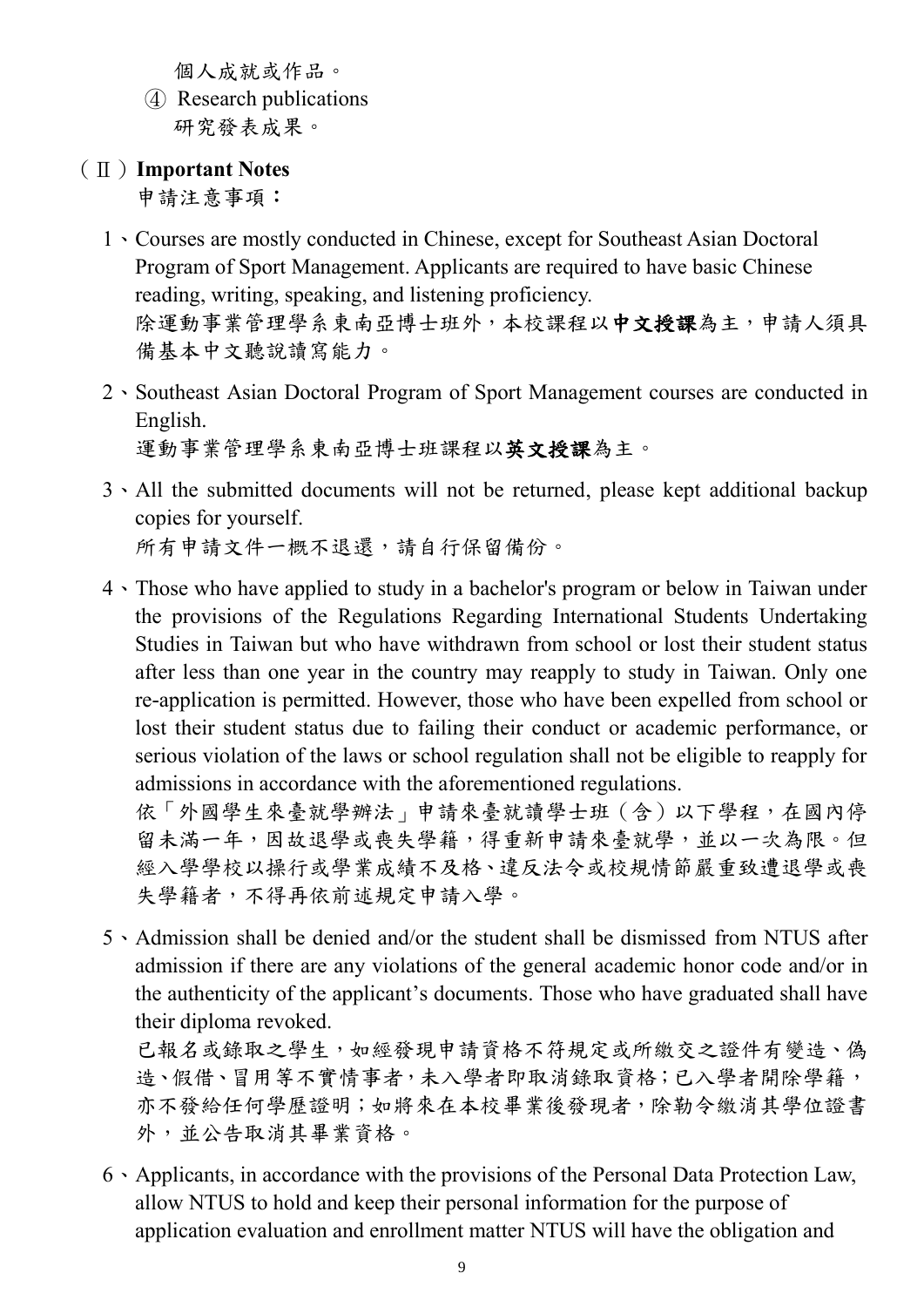responsibility to keep applicants' personal informational for the use of enrollment related matter only. After submitting the application forms all applicants are considered granting the university the right to use their personal information for all enrollment related matter.

本校辦理招生考試,需依個人資料保護法規定,取得並保管考生個人資料,在 辦理招生事務之目的下,進行處理及利用。本校將善盡善良保管人之義務與責 任,妥善保管考生個人資料,僅提供招生相關工作目的使用。凡報名本校招生 者,即表示同意授權本校,並同意本校提供其報名資料及成績予考生本人及辦 理新生報到或入學資料建置。

7、**Applicants should provide accurate contact information on the application form. Applicants fail to respond to any notification any notification from NTUS before deadline will be regarded as giving up their rights.**

入學申請表之電子郵件及聯絡電話請務必填寫正確。本校將依情況所需聯絡申 請者,如申請者未能於期限內回覆,視同放棄本身權益。

8、For all other related information, please refer to the MOE's "Regulations Regarding International Students Undertaking Studies in Taiwan", and the regulation of NTUS, or other related guidelines. 如有其他未盡事宜,悉依教育部「外國學生來臺就學辦法」、本校學則暨相關 規定辦理。

#### Ⅵ**. Application Evaluation** 甄選方式

(Ⅰ)Applications will first be evaluated by the Admission Division of NTUS. After the initial review, the application materials will be sent to the prospective departments for further review.

外國學生之入學申請,經教務處招生組受理並就申請表件是否齊全進行初 審;初審合格者,彙整送交各系(所)複審。

(Ⅱ)Webcam or Face-to-face Interviews 視訊口試/口試

> Applicants for Doctoral Programs shall attend the interview if the documents meet the standard. It will be a webcam or face-to- face interview. Detail information will be given to the applicant by E-mail or phone from the departments. Please make sure that you can be reached by the contact information provided.

> 申請博士班者,初審通過後須參加口試。口試得以視訊進行,口試地點及時 間由學系另行通知(以電子郵件及電話通知,請確認您提供的聯絡方式可聯 繫到申請者本人)。

#### Ⅶ**. Admission method** 錄取方式

 $(1)$  Admission methods for bachelor's and master's programs: 100% on written documents, and admission is based on the results of the department review. 學士班及碩士班錄取方式:依招生學系書面審查結果核定。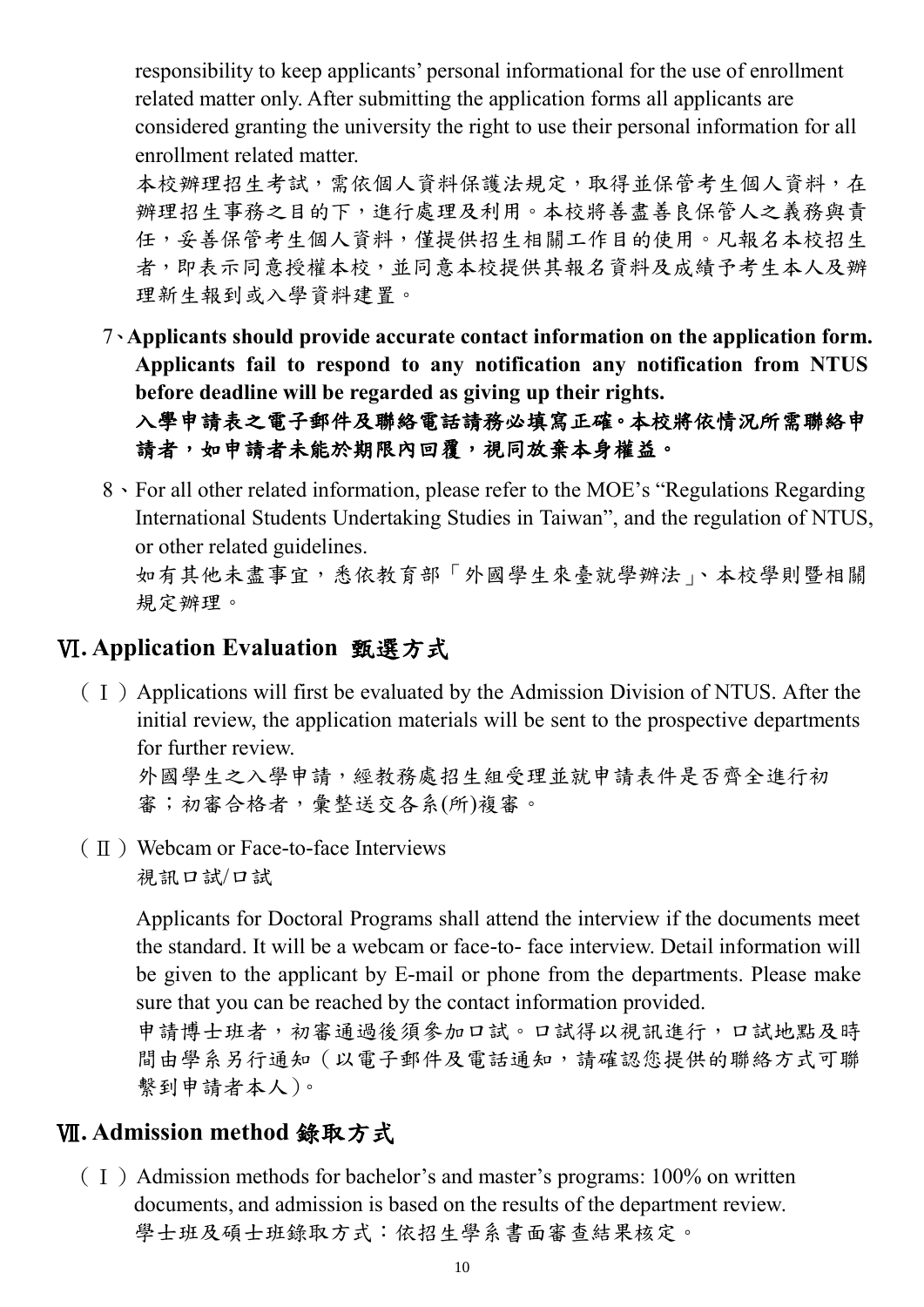- (Ⅱ)Admission method of Doctoral program: 博士班錄取方式:
	- 1、Doctoral Program in Department of Sport Performance: 競技運動學系博士班:

30% on the resume, personal achievement or work portfolio, and research publication; 30% on study plan and research proposal; 40% on the interview. The priority of admission is given based on the total score.

資料審查佔 30%,學習研究計畫書佔 30%,口試佔 40%,依總成績高低順序 擇優錄取。

2、Southeast Asian Doctoral Program of Sport Management: 運動事業管理學系東南亞博士班:

50% on the documents, 50% on the interview, and the priority of admission is given based on the total score.

資料審查佔 50%,口試佔 50%,依總成績高低順序擇優錄取。

3、If there is a decimal point in a score, it will be rounded up to the second decimal place.

各項成績之得分如有小數,計算至小數點第二位後四捨五入。

- 4、For the last place, if there are multiple candidates with the same total score, the one with the higher score on the interview will be given priority. 錄取至最後一名時,如遇多名考生總成績相同時,以口試成績較高較優先錄 取。
- 5、There can be a waiting list. For those who are on the waiting list, if a vacancy is not filled by a qualified applicant after the end of registration period, the vacancy may be filled by candidates on the waiting list may be filled by candidates on the waiting list before the first date of the next semester. 得列備取生,正取生報到截止後若有缺額由備取生遞補至次學期開學日前。

#### Ⅷ**. Result Announcement** 錄取公告

- $(I)$  The announcement of admissions result will be posted on [https://admission.ntus.edu.tw](https://admission.ntupes.edu.tw/index.php) 本項考試錄取學生名單,由招生委員會公告於本校「招生專區」。 網址: [https://admission.ntus.edu.tw](https://admission.ntupes.edu.tw/index.php)
- $(II)$  Admitted students shall come to the Registration Division for registration before the deadline as outlined in the notification letter. Students who fail to register by the closing date forfeit their admission to the university. 錄取生應依入學通知書規定之日期及方式辦理報到,逾期未報到者視為放 棄錄取資格。
- (III)Any matters not stipulated in the admission guide shall be handled in accordance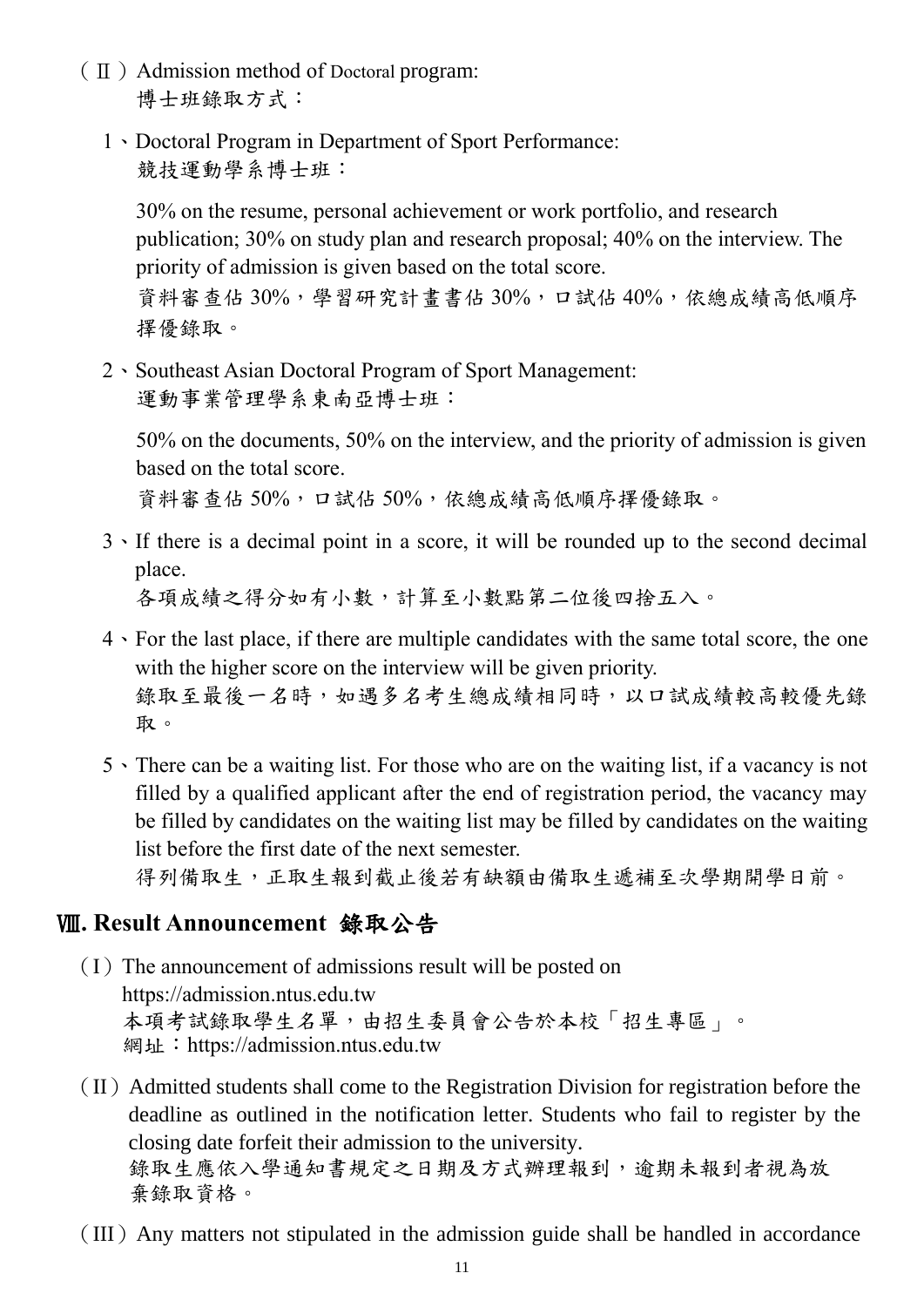with the university's regulations for governing the admission of international students.

其他未盡事宜悉依本校外國學生入學辦法之規定辦理。

#### Ⅸ**. Score Review** 成績複查辦法:

- (Ⅰ)Deadline for score review: 10 days after the results have been E-mailed. Application for score review after the deadline will not be processed. 複查期限:成績單E-mail寄出後10日內辦理,逾期不受理。
- $(\Pi)$  Process for review 複查手續:
	- 1. To apply by E-mail, please scan the documents (Attachment 5)and E-mail to: royeyain@ntus.edu.tw 以通訊方式辦理,請將成績複查申請表(附件5)填寫完成後連同成績單, E-mail至:royeyain@ntus.edu.tw。
	- 2. Requests for regrading file retrieval, photocopy of scoring table, or explanation of the grading standard, will be denied. 複查成績不得要求重新閱卷、調卷、影印評分表,亦不得複查閱卷標準。
	- 3. Should the score of a disqualified candidate be found to have satisfied the threshold for qualification upon review, the candidate may be reallocated to become a qualified candidate.

未經錄取之考生,經複查實際成績達到錄取標準時,即予補分發。

4. Should the score of a qualified candidate be found to have failed to meet the threshold for qualification upon review, the qualification shall be revoked and the candidate shall not raise any objections.

原已錄取之考生經複查成績後,若總分低於最低錄取標準時,即取消其錄取 資格,考生不得異議。

#### Ⅹ**. Objections and Complaints** 疑義及申訴處理:

Applicants who have any doubts regarding the admission or doubts on possible violation of gender equality, may submit a written complaint (which includes the reason for complaint, name of examinee, and contacting phone number) to the admissions committee within a week after the official release of the results (based on the postmark date). The admissions committee will make an official reply within a month upon receiving the complaint, and an investigation panel may be assembled when necessary.

考生如對招生事宜有疑義或有違反性別平等原則之疑慮,應於放榜日起一週內 (含申訴事由、考生姓名、護照號碼及連絡電話)向本校招生委員會提出書面申訴 (郵戳為憑),本校招生委員會於收到考生申訴書之日起一個月內正式答覆,必要 時組成專案小組公正調查處理。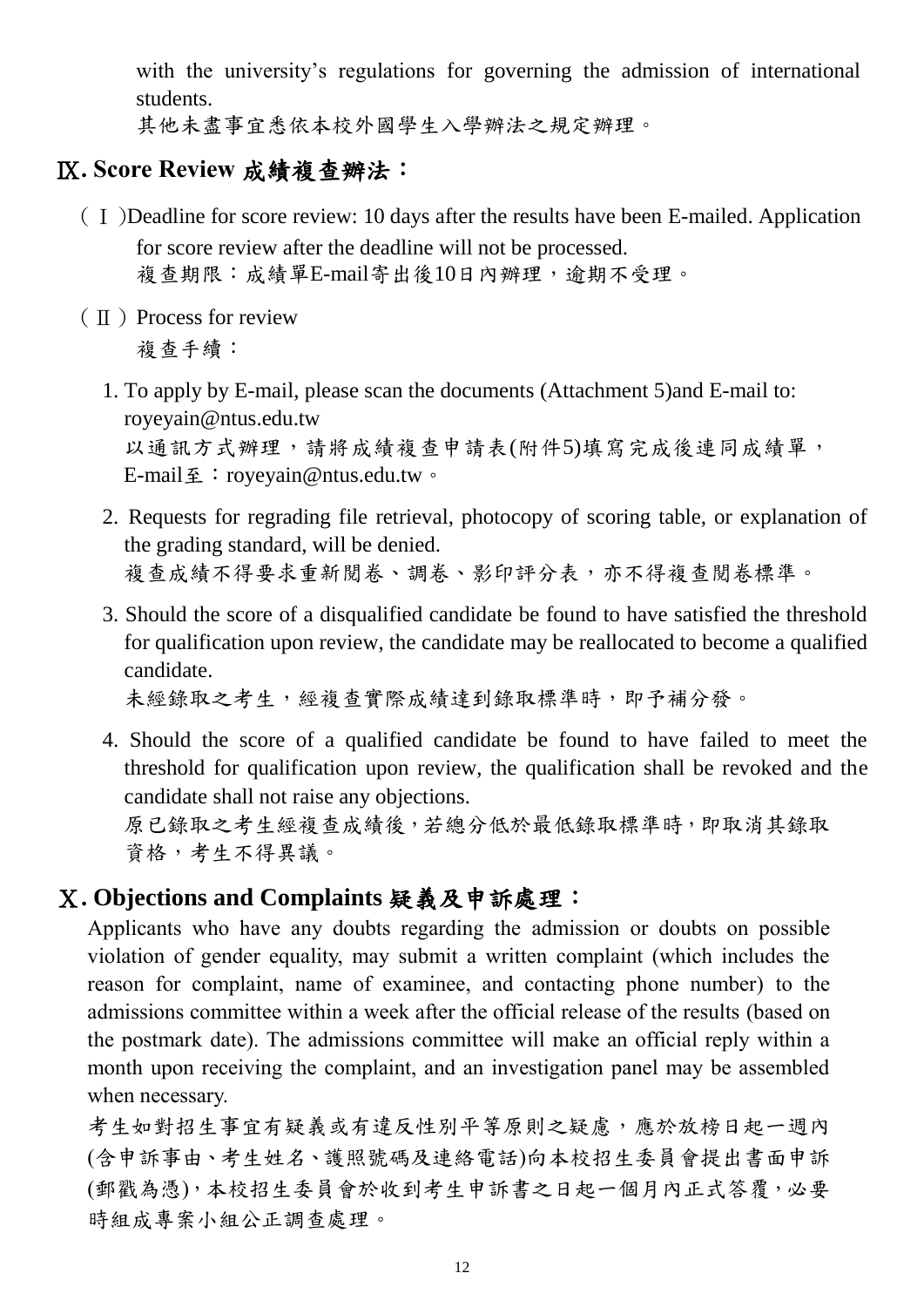#### XI**. Enrollment** 報到規定:

- (Ⅰ)Admitted students must submit the following documents to complete their enrollment: 錄取生辦理報到時,應繳交下列資料,始得註冊入學:
	- 1. One copy of the highest-level diploma and one copy of the full academic transcript (both translated into English or Chinese) authenticated by an ROC embassy or mission abroad. 經我駐外機構驗證之最高學歷畢業證書正本及該學程之全部成績單英文本

或中譯本(附中文或英文譯本並加蓋認證章戳)各一份(中、英文以外之語 文,應附中文或英文譯本)。

- 2. One photocopy of the biographical page of passport. 護照影本一份
- 3. Two 2-inch photographs. 二吋照片兩張
- $(\Pi)$  Please follow "the enrollment regulations for freshmen" for registration. A proof of medical and personal insurance covering the period of at least six months from the date of arrival in Taiwan must be submitted upon enrollment. The said certification of overseas insurance must be authenticated by an ROC embassy or mission abroad.

請依「新生註冊須知」規定事項辦理註冊,於入學註冊時,應檢附已於國 外投保自入境當日起至少6個月效期之醫療及傷害保險。前項國外之保險 證明,應經駐外機構驗證。

 $(\mathbb{I})$  Retaining eligibility for admission

保留入學資格:

An admitted student who is unable to enroll at the beginning of the semester due to illness, pregnancy, or other incidents or accidents, may apply to the University for retaining his/her eligibility for admission. The admission may be extended for up to one year only. Freshmen with retained admission must apply to the Office of Academic Affairs with the admission letter and written application before the specified semester starting date.

錄取生因病、懷孕或其他特別事故,不能於該學期開學時入學者,得檢具 相關證明文件向學校申請保留入學資格,展緩入學,惟以1年為限。申請 保留入學資格之新生,應於規定開學日前,繳入學證明文件,向教務處提 出書面申請。

- $(IV)$  Tuition and miscellaneous fees 學費收費標準:
	- 1、Mainland China and International Students 大陸學生及外國學生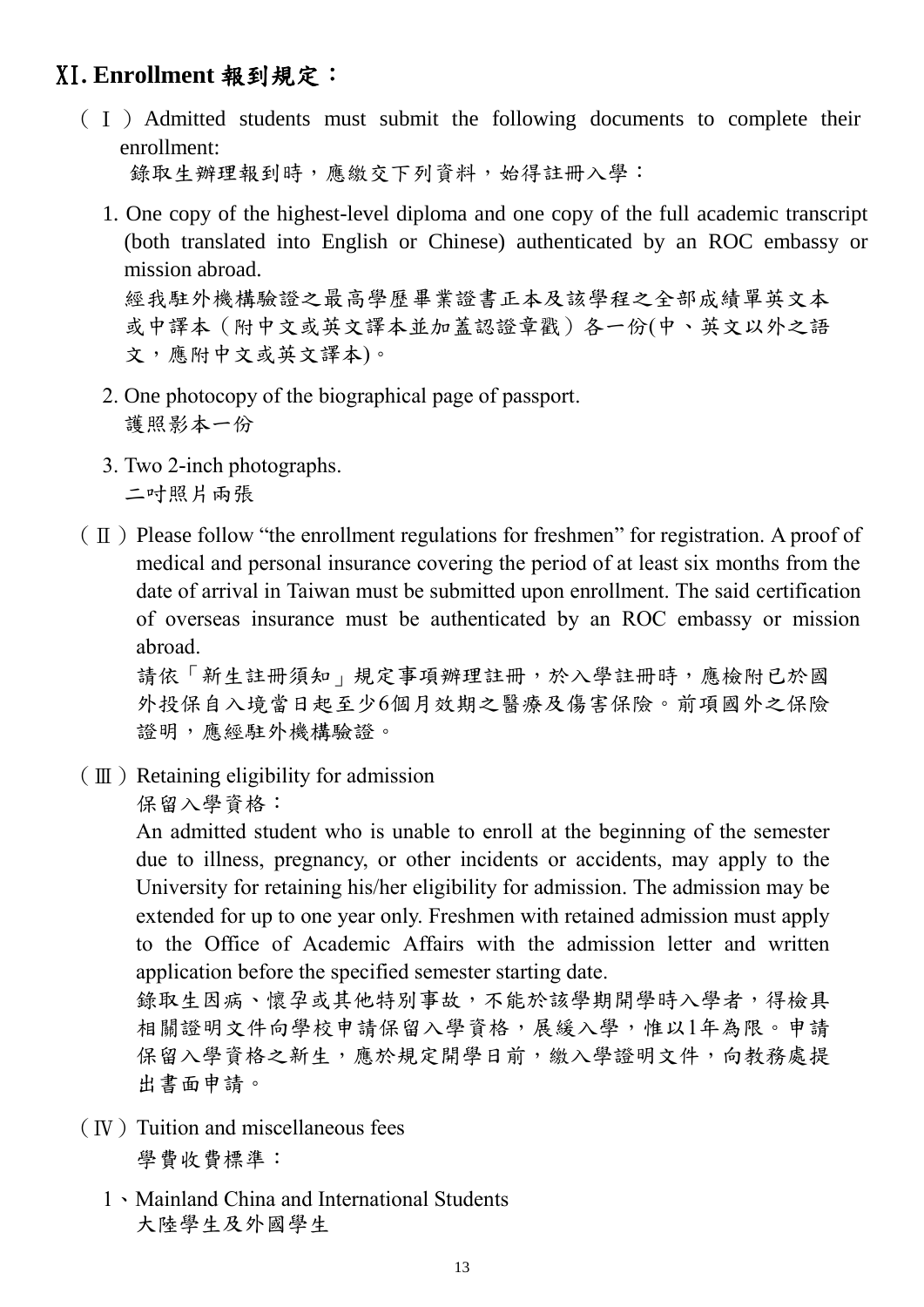| Rates<br>各項費用<br><b>Student</b><br><b>Status</b><br>學生類別 | <b>Tuition</b><br>學費 | <b>Miscellaneous</b> Credit Fees<br><b>Fees</b><br>雜費 | <b>Per Credit</b><br>學分費 | <b>Notes</b><br>備註                                                                                                                                                                                                                                                                                                                             |
|----------------------------------------------------------|----------------------|-------------------------------------------------------|--------------------------|------------------------------------------------------------------------------------------------------------------------------------------------------------------------------------------------------------------------------------------------------------------------------------------------------------------------------------------------|
| <b>Undergraduate</b><br>學士班                              | 35,700               | 17,800                                                | 1,900                    | $(1)$ Students must pay full tuition and<br>miscellaneous fees for the first four<br>academic years.<br>第1~4年應繳全額學雜費。<br>$(2)$ Starting from the fifth academic year,<br>students are only liable for miscellaneous<br>fees. Credit fees are calculated separately.<br>第5年起僅繳交雜費,學分費另計。                                                        |
| Graduate/<br><b>Doctorate</b><br>碩士班/博士班                 | 35,500               | 17,500                                                | $\boldsymbol{0}$         | $(1)$ Students must pay full tuition and<br>miscellaneous fees for the first two<br>academic years.<br>第1~2年應繳全額學雜費。<br>$(2)$ Starting from the third academic year,<br>students are only liable for miscellaneous<br>fees, but students who are still taking<br>courses have to pay full tuition and fees.<br>第3年起僅繳交雜費,但有修學分者,則<br>應繳納全額學雜費。 |

2、Southeast Asian Doctoral Program of Sport Management

| 運動事業管理學系東南亞博士班                                                  |                                    |                                           | 單位:TWD(元)                                                                                                                                                                                                                                                                               |
|-----------------------------------------------------------------|------------------------------------|-------------------------------------------|-----------------------------------------------------------------------------------------------------------------------------------------------------------------------------------------------------------------------------------------------------------------------------------------|
| <b>Rates</b><br>各項費用<br><b>Student</b><br><b>Status</b><br>學生類別 | <b>Tuition &amp; Fees</b><br>學雜費基數 | <b>Credit Fees</b><br>(Per Credit)<br>學分費 | <b>Notes</b><br>備<br>註                                                                                                                                                                                                                                                                  |
| <b>Doctorate</b><br>博士班                                         | 20,000                             | 8,000                                     | This fee schedule is for the 2021<br>academic year. As approved by the<br>Ministry of Education, the revised<br>fees for the 2022 academic year will<br>be TWD 35,500 for tuition and<br>TWD17,500 for miscellaneous fee.<br>此為110學年度收費標準,奉教育<br>部核定將於111學年度修正,學費<br>35,500元、雜費17,500元。 |

Tuition fees payable per semester  $=$  (study credits times x credit fee)  $+$  tuition and incidental fees. 每學期應繳學費=(修習學分數x學分費)+學雜費基數

3、Notes: The followings apply to all students

其他說明:以下規定適用所有學制學生

- (1) Fees for insurance are subject to change. 每學期學生平安保險費:以招標金額計算。
- (2) Internet Service fee: TWD 200 per semester. 每學期資訊網路使用費:200元。
- (3) Dormitory fee: TWD 6,000 per semester.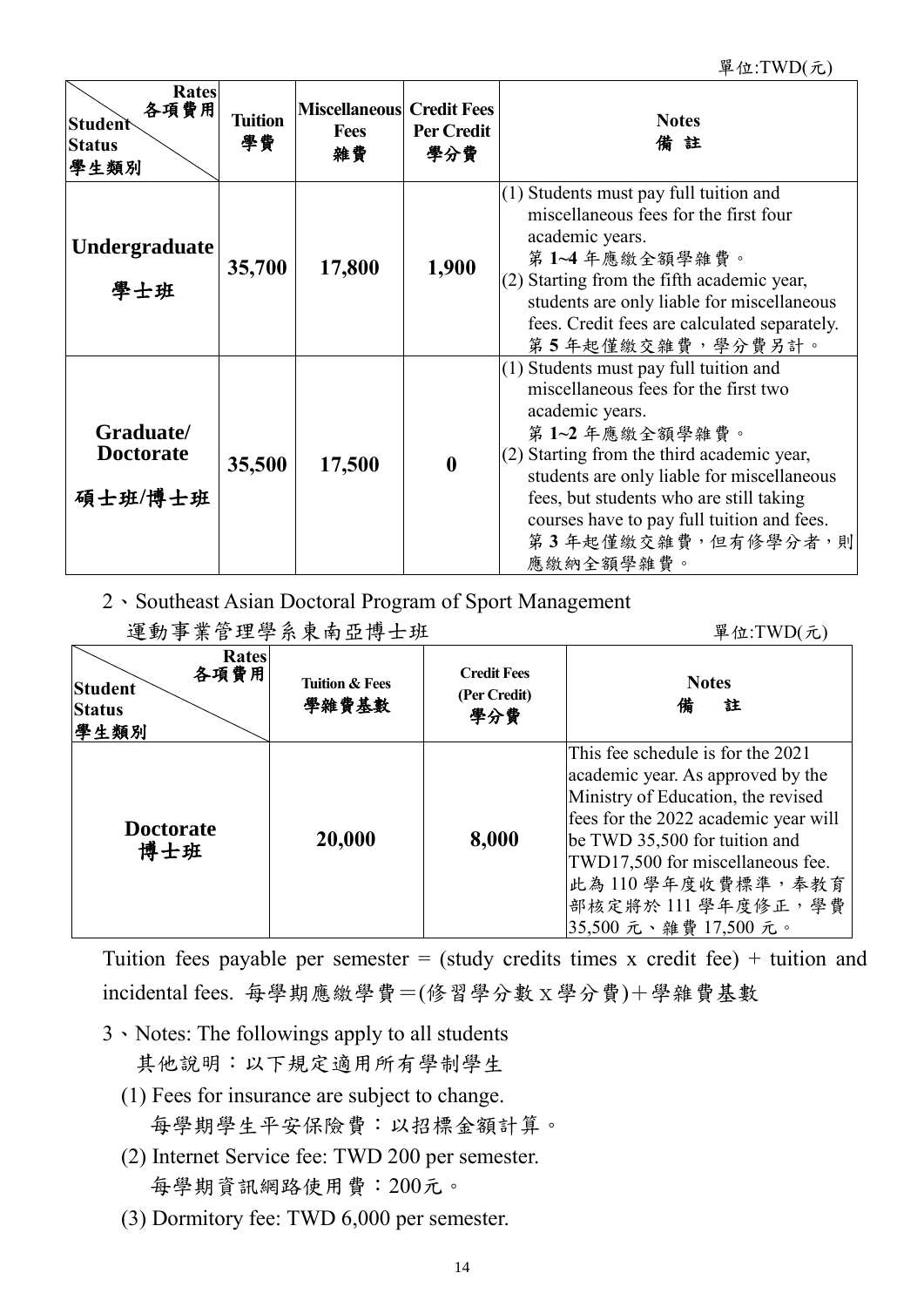每學期宿舍費:6,000元。

(4) Students who extend their study are charged according to the year and the program enrolled.

「復學生」、「延修生」按所復讀、延修學年度之學制或班別為收費標準。

(5) Delayed-graduation students enrolled in zero-credit-hour courses are charged based on the following principles:

延修生修習下列0學分課程收費標準如下:

- ① Defense education types of courses or service-learning types of courses: One credit hour fee of academic courses. 國防教育課程類、服務學習課程類:1學分之學科學分費。
- ② Physical Education department's internship I, internship II:

One credit hour fee of non-academic courses.

體育學系實習(一)、實習(二)課程:1學分之術科學分費。

(6) Others: Full-time students taking courses in the part-time program or at the center for continuing education are charged credit fees based on the rate of the program.

其他收費標準:一般生至在職專班或進修教育中心修課,均以「開課單位」 為收費標準。

 $(V)$  Scholarship information

獎助學金資訊

NTUS offers scholarships for international students. Students with outstanding grades may apply for a scholarship and receive a maximum of TWD 60,000 per semester. 本校訂有外國學生獎學金設置要點,成績優異學生可以申請每學期最高新臺幣 60,000 元之獎學金。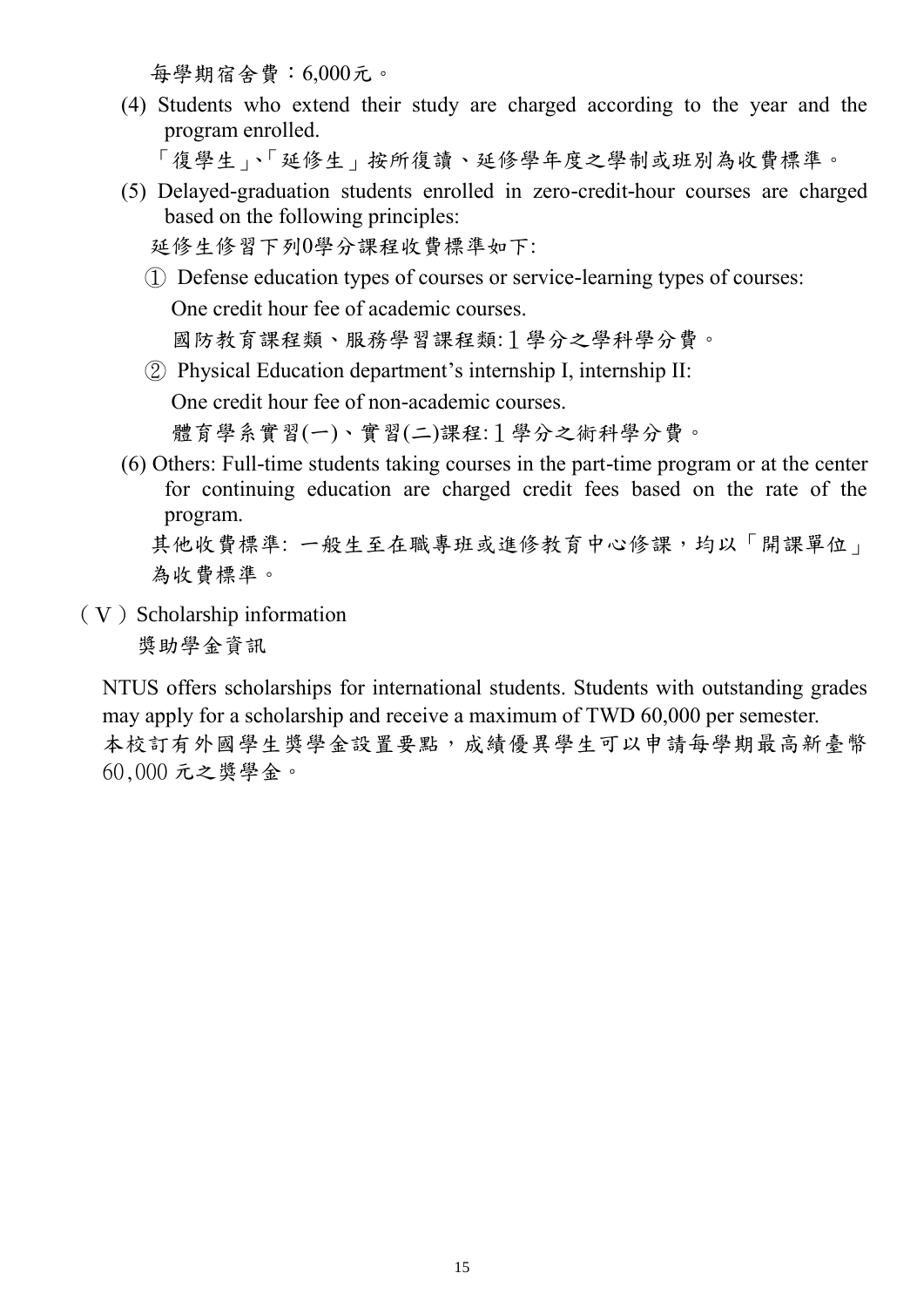# **Application Form For International Students** 外國學生入學申請表

Attachment 1

**No. 16, Section 1, Shuang-Shih Road, Taichung, 404, Taiwan, Republic of China Phone: +886-4-2221-3108 ext. 2138, Fax: +886-4-2225-0758 <https://admission.ntus.edu.tw/>E-mail:royeyain@ntus.edu.tw**

Attach a recent photograph here  $(2 \times 2")$ 最近二吋相片

#### **Please type and print by computer.**申請人請以電腦打字列印

| Full name(Chinese)<br>姓名(中文)                                       |                    | English<br>(英文)      |                          |
|--------------------------------------------------------------------|--------------------|----------------------|--------------------------|
| <b>Sex</b><br>性別                                                   | Male 男<br>Female 女 | Date of birth<br>生日  | Year 年<br>Month 月<br>Day |
| Phone no.<br>電話                                                    |                    | Passport No.<br>護照號碼 |                          |
| Place of birth<br>出生地                                              |                    | Nationality<br>國籍    |                          |
| E-mail<br>電子郵件                                                     |                    |                      |                          |
| Home address<br>住址                                                 |                    |                      |                          |
| Current address<br>現在通訊處                                           |                    |                      |                          |
| Name and address of legal<br>guardian<br>監護人姓名及地址                  |                    |                      |                          |
| Name and phone number of<br>contact person in Taiwan<br>在臺聯絡人姓名及電話 |                    |                      |                          |

| Degree<br>學程                            | Secondary school<br>中等學校 | University/College<br>大學/學院 | Graduate school (Master's Program)<br>碩士班 |
|-----------------------------------------|--------------------------|-----------------------------|-------------------------------------------|
| Name of school<br>學校名稱                  |                          |                             |                                           |
| City and country<br>學校所在地               |                          |                             |                                           |
| Degree obtained<br>學位                   |                          |                             |                                           |
| Month and year<br>of graduation<br>畢業年月 |                          |                             |                                           |
| Major / Minor<br>主修 /<br>副修             |                          |                             |                                           |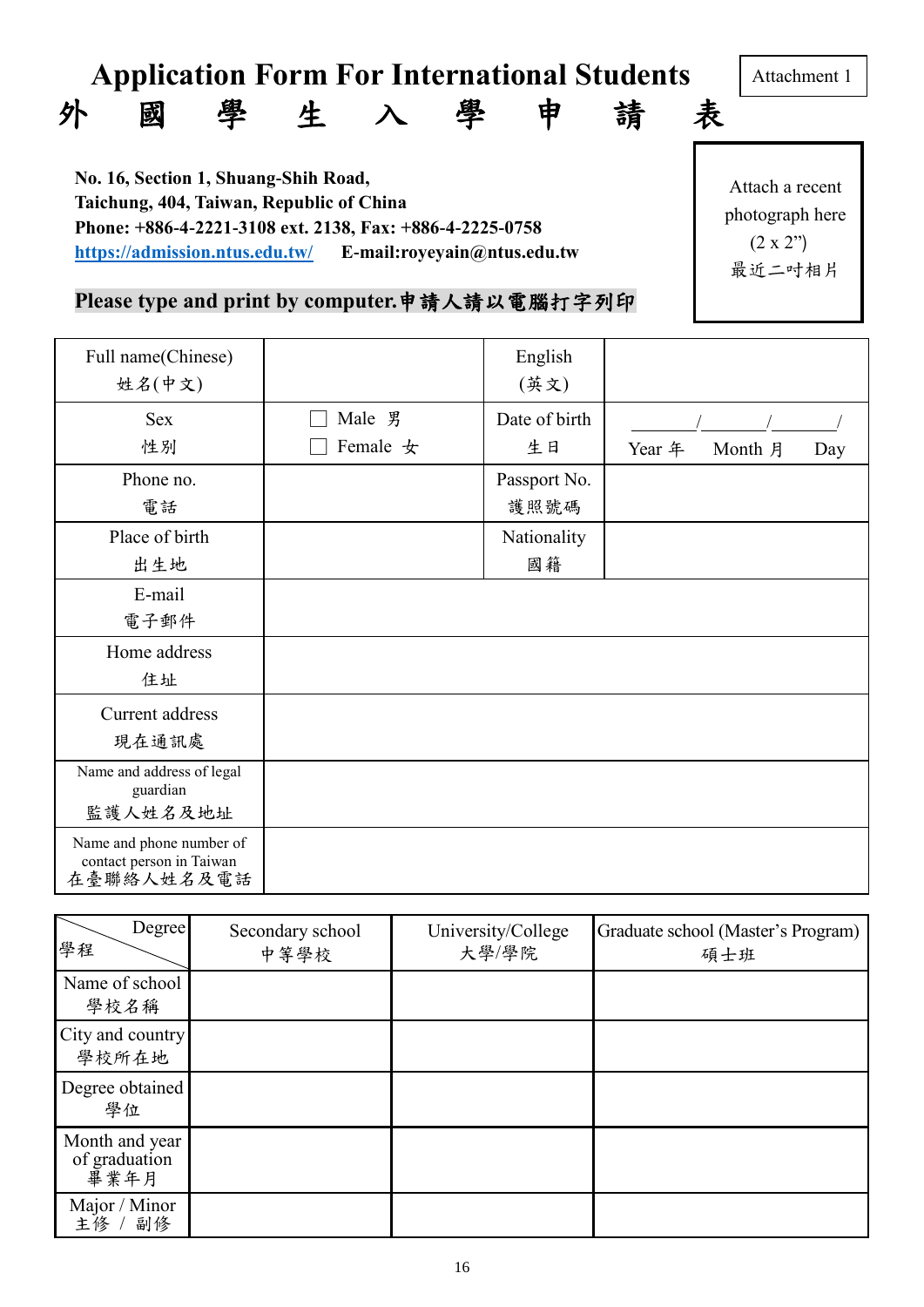● Which department or graduate institute do you plan to study at NTUS? 擬申請就讀之系(所)

| <b>Bachelor's Program</b>                                   | <b>Master's Program</b>                                        |
|-------------------------------------------------------------|----------------------------------------------------------------|
| $\Box$ Department of Physical Education                     | $\Box$ Graduate Program, Department of Physical Education      |
| $\Box$ Department of Sport Performance                      | $\Box$ Graduate Program, Department of Sport Performance       |
| $\Box$ Department of Ball Sport                             | $\Box$ Graduate Program, Department of Recreational Sport      |
| $\Box$ Department of Combat Sport                           | $\Box$ Graduate Program, Department of Dance                   |
| $\Box$ Department of Recreational Sport                     | $\Box$ Graduate Program, Department of Sport Management        |
| $\Box$ Department of Dance                                  | $\Box$ Graduate Program, Department of Exercise Health Science |
| $\Box$ Department of Sport Management                       | <b>Doctoral Program</b>                                        |
| $\Box$ Department of Exercise Health Science                | $\Box$ Doctoral Program in Department of Sport Performance     |
| $\Box$ Department of Sport Information and<br>Communication | $\Box$ Southeast Asian Doctoral Program of Sport Management    |

● How will you finance the major portion of your study at NTUS? 在華研習期間各項費用來源

- □ Personal savings 個人儲蓄 □ Scholarships 獎助金
- □ Family support 家庭供給 □ Other (Please specify) 其他

● How long have you been learning Chinese? 曾學習中文幾年?

| ● How do you evaluate your Chinese language proficiency? 中文程度? |               |          |              |           |
|----------------------------------------------------------------|---------------|----------|--------------|-----------|
| Listening 聽                                                    | □ Excellent 優 | □ Good 佳 | □ Average 尚可 | □ Poor 尚差 |
| Speaking 說                                                     | □ Excellent 優 | □ Good 佳 | □ Average 尚可 | □ Poor 尚差 |
| Reading 讀                                                      | □ Excellent 優 | □ Good 佳 | □ Average 尚可 | □ Poor 尚差 |
| Writing 寫                                                      | □ Excellent 優 | □ Good 佳 | □ Average 尚可 | □ Poor 尚差 |

➢Please check the items you have submitted. 繳交資料記錄表(申請人務必就已繳交之資料,在下面表格之繳交註記欄內打✓)

| Check<br>註記 | <b>Required Documents</b><br>繳交資料項目                                         | Quantity<br>份數 | <b>Check</b><br>註記 | <b>Required Documents</b><br>繳交資料項目                                     | Quantity<br>份數 |
|-------------|-----------------------------------------------------------------------------|----------------|--------------------|-------------------------------------------------------------------------|----------------|
|             | <b>Application Form</b><br>入學申請表                                            |                |                    | Copies of Diploma<br>畢業證書影本                                             |                |
|             | Chinese or English Transcript<br>中文或英文成績單                                   |                |                    | Passport copy<br>護照影本                                                   |                |
|             | <b>Financial Statement</b><br>財力證明書                                         |                |                    | <b>Study Plan</b><br>留學計畫書                                              |                |
|             | Letters of Recommendation<br>推薦信                                            | $\overline{2}$ |                    | <b>Application Fee</b><br>報名費                                           |                |
|             | Certificate of Chinese or English<br>Language Proficiency<br>華語文或英語文能力測驗成績單 |                |                    | Documents specified by the<br>Department/Graduate Institute<br>系所指定缴交資料 |                |
|             | Declaration<br>切結書                                                          |                |                    | Non-Household Registration<br>Declaration<br>未設戶籍具結書                    |                |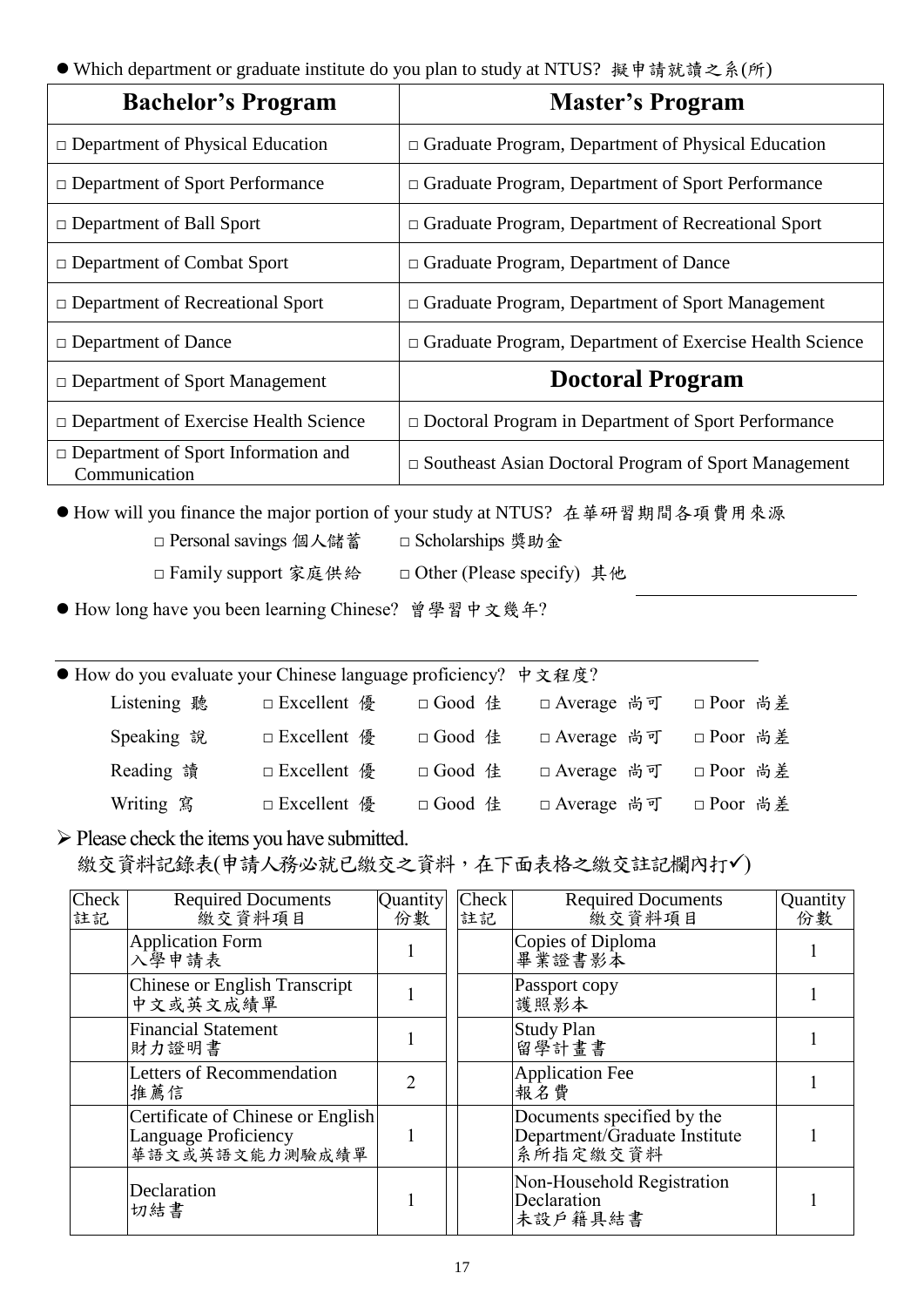# **Financial Guarantee** 財力保證書

| I,           |                                                                 | $\blacksquare$ , of the applicant $\blacksquare$ , $\blacksquare$                                                |
|--------------|-----------------------------------------------------------------|------------------------------------------------------------------------------------------------------------------|
| (Full Name)  |                                                                 | (Applicant's name)                                                                                               |
|              |                                                                 | Relationship to Applicant _________________________________, hereby guarantee that the applicant's total cost of |
|              | living and tuition while studying in NTUS will be paid in full. |                                                                                                                  |
| Submitted to |                                                                 |                                                                                                                  |
|              | National Taiwan University of Sport Admissions Committee        |                                                                                                                  |
|              |                                                                 |                                                                                                                  |
|              |                                                                 |                                                                                                                  |
|              |                                                                 |                                                                                                                  |
|              |                                                                 |                                                                                                                  |
|              | (請填寫姓名)                                                         | (請填寫被保證人姓名)                                                                                                      |
|              |                                                                 | 關係是______________________,願擔保被保證人在國立臺灣體育運動大學就學及生活所需一切費用                                                          |
| 支出。          |                                                                 |                                                                                                                  |
|              | 此 致 國立臺灣體育運動大學招生委員會                                             |                                                                                                                  |
|              |                                                                 |                                                                                                                  |
|              |                                                                 |                                                                                                                  |
|              |                                                                 |                                                                                                                  |
|              |                                                                 |                                                                                                                  |
|              |                                                                 |                                                                                                                  |
|              |                                                                 |                                                                                                                  |
|              |                                                                 |                                                                                                                  |
|              |                                                                 |                                                                                                                  |
|              |                                                                 | Guarantor/保證人:________                                                                                           |
|              |                                                                 | Passport(ARC) No./護照(居留證)號碼: _______________                                                                     |
|              |                                                                 |                                                                                                                  |
|              |                                                                 |                                                                                                                  |
|              |                                                                 |                                                                                                                  |
|              |                                                                 |                                                                                                                  |
|              |                                                                 |                                                                                                                  |
|              |                                                                 |                                                                                                                  |
|              |                                                                 |                                                                                                                  |
|              |                                                                 | Date/具結日期: _____Y(年)_____M(月)_____D(日)                                                                           |
|              |                                                                 |                                                                                                                  |
|              |                                                                 |                                                                                                                  |
|              |                                                                 |                                                                                                                  |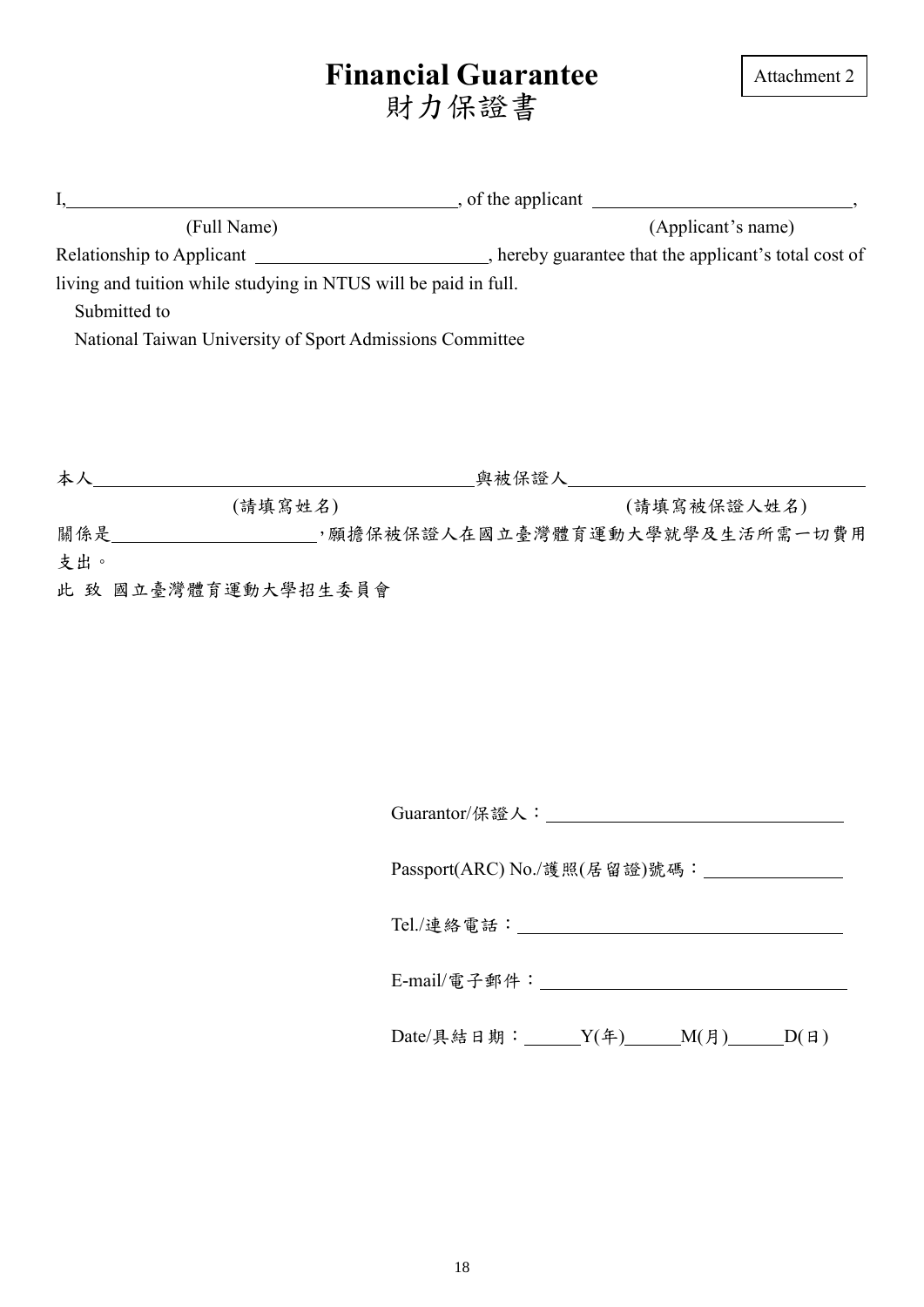#### **DECLARATION**

### 切結書

- 1. I promise to comply with the provisions of the Regulations Regarding International Students Undertaking Studies in Taiwan of the Ministry of Education, Republic of China. 本人保證符合中華民國教育部「外國學生來臺就學辦法」之規定。
- 2. I verify that I meet one of the following qualifications:

保證符合以下其中之一:

 $\Box$ Those who have foreign nationality and have never had the nationality of the Republic of China, and have not studied in Taiwan as an overseas Chinese, and have not been placed by the University Entrance Committee For Overseas Chinese Students in accordance with the Regulations Regarding Study and Counseling Assistance for Overseas Chinese Students in Taiwan in the academic year of submitting an application for admission.

具外國國籍且未曾具有申華民國國籍,且未曾以僑生身分在臺就學,且未於申請入學當學年度 依僑生回國就學及輔導辦法經海外聯合招生委員會分發。

 $\Box$ Those who have both foreign nationality and the nationality of the Republic of China but have never held household registration in Taiwan, and have resided overseas for six consecutive years or more at the time of application, have never attended school in Taiwan as an overseas Chinese, and have not been placed by the University Entrance Committee For Overseas Chinese Students in the year of application.

具外國國籍及兼具中華民國國籍者,自始未曾在臺設有戶籍,並於申請時已連續居留海外6年 以上者,且未曾以僑生身分在臺就學,且未於當年度接受海外聯合招生委員會分發。

- $\Box$ Those who have foreign nationality and also qualify as a permanent resident in Hong Kong or Macao, and have never held household registration in Taiwan, and have resided in Hong Kong, Macao or overseas for six consecutive years or more at the time of application.
	- 具外國國籍,且曾兼具中華民國國籍者,於申請時已經內政部許可喪失中華民國國籍已滿8年, 並於申請時已連續居留海外 6年以上者,且未曾以僑生身分在臺就學,且未於當年度接受海外 聯合招生委員會分發。

 $\Box$  Those who have foreign nationality and also qualify as a permanent resident in Hong Kong or Macao,

and have never held household registration in Taiwan, and have resided in Hong Kong, Macao or overseas for six consecutive years or more at the time of application.

具外國國籍,兼具香港或澳門永久居留資格,且未曾在臺設有戶籍。申請時於香港、澳門或海 外連續居留滿 6 年以上者。

□Foreign nationals who were previously Mainland China Passport Holders and who have never held household registration in Taiwan, and have resided overseas for six consecutive years or more at the time of application.

曾為大陸地區人民具外國國籍且未曾在臺設有戶籍,申請時已連續居留海外 6 年以上者。

3. The highest certificate of academic qualification that I have provided (high school graduation certificate for undergraduate school applicants, undergraduate or master's degree diploma for graduate school applicants) is legal and valid in the country where the school of graduation is located. The said certificate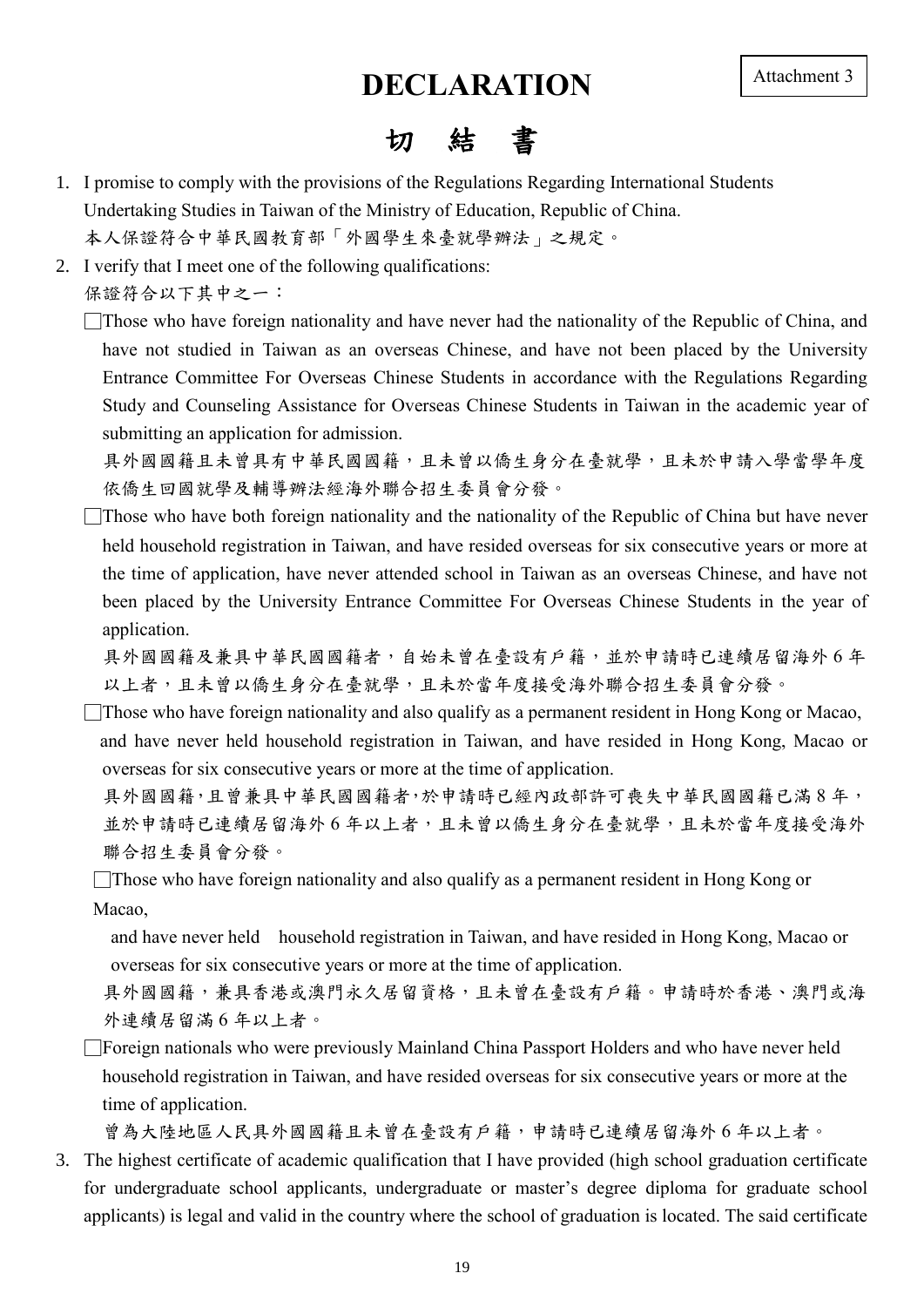is equivalent to the diploma awarded by legally approved schools at all levels in the Republic of China. I have not applied to other universities or colleges under the identity of an overseas Chinese when in Taiwan.

本人所提供之最高學歷畢業證書(報名大學部者為高中畢業證書、研究所者為大學或碩士畢業證 書),在畢業學校所在地國家均為合法有效取得畢業資格,並所持之證件相當於中華民國國內之各 級合法學校授予之相當學位。本人在華未以僑生身分申請其他大學校院。

4. All relevant information that I have provided (including the originals and copies of my academic qualifications, passports) are legal and valid documents. If any inconsistencies or alterations are found and verified, admission qualification shall be cancelled and no certificate of course credits shall be issued.

本人所提供之所有相關資料(包括學歷、護照及其他相關文件之正本及影本)均為合法有效之文件, 如有不符規定或變造之情事,經查屬實及取消入學資格,且不發給任何有關學分之證明。

5. After I have obtained my admission permit, I must submit my original graduation certificate or transcript (with authentication stamp) that has been authenticated by a Taiwan's overseas mission or an Executive Yuan agency, designated agency or commissioned private organization when registering for admission in order to be enrolled. If I fail to submit the said document by the deadline, the school shall cancel my enrollment qualification and I shall not raise any objection.

本人取得入學許可後,在辦理報到時,須繳交我國駐外館處、行政院設立或指定之機構或委託之 民間團體驗證之畢業證書或成績單(認證章)正本,始得入學,居時若未如期繳交,即由貴校取消 入學資格,絕無異議。

- 6. I have never completed a high school program in Taiwan as a foreign student, nor have I been expelled from a domestic college or university in the Republic of China. 本人不曾在台以外國學生身分完成高中學校學程,亦未曾遭中華民國國內大專院校退學處分。
- 7. I consent to the information I have provided being handled as required for information processing, in accordance with the Personal Data Protection Act and other relevant laws and regulations. 本人同意報名所填各項資料,由貴校依據「個人資料保護法」等相關法令規定為必要之資訊應用 處理相關事宜。

※I authorize the school to verify any of the abovementioned matters. If any falsehood or non-compliance with regulations are found and verified after enrollment, I shall accept the cancellation of my student status by the school and shall not raise any objection.

上述所陳之任一事項同意授權 貴校查證,如有不實或不符規定等情事,於入學後經查證屬實者, 本人願意接受貴校註銷學籍處分,絕無異議。

**Applicant's signature Date**

申請**(**具結**)**人簽名日期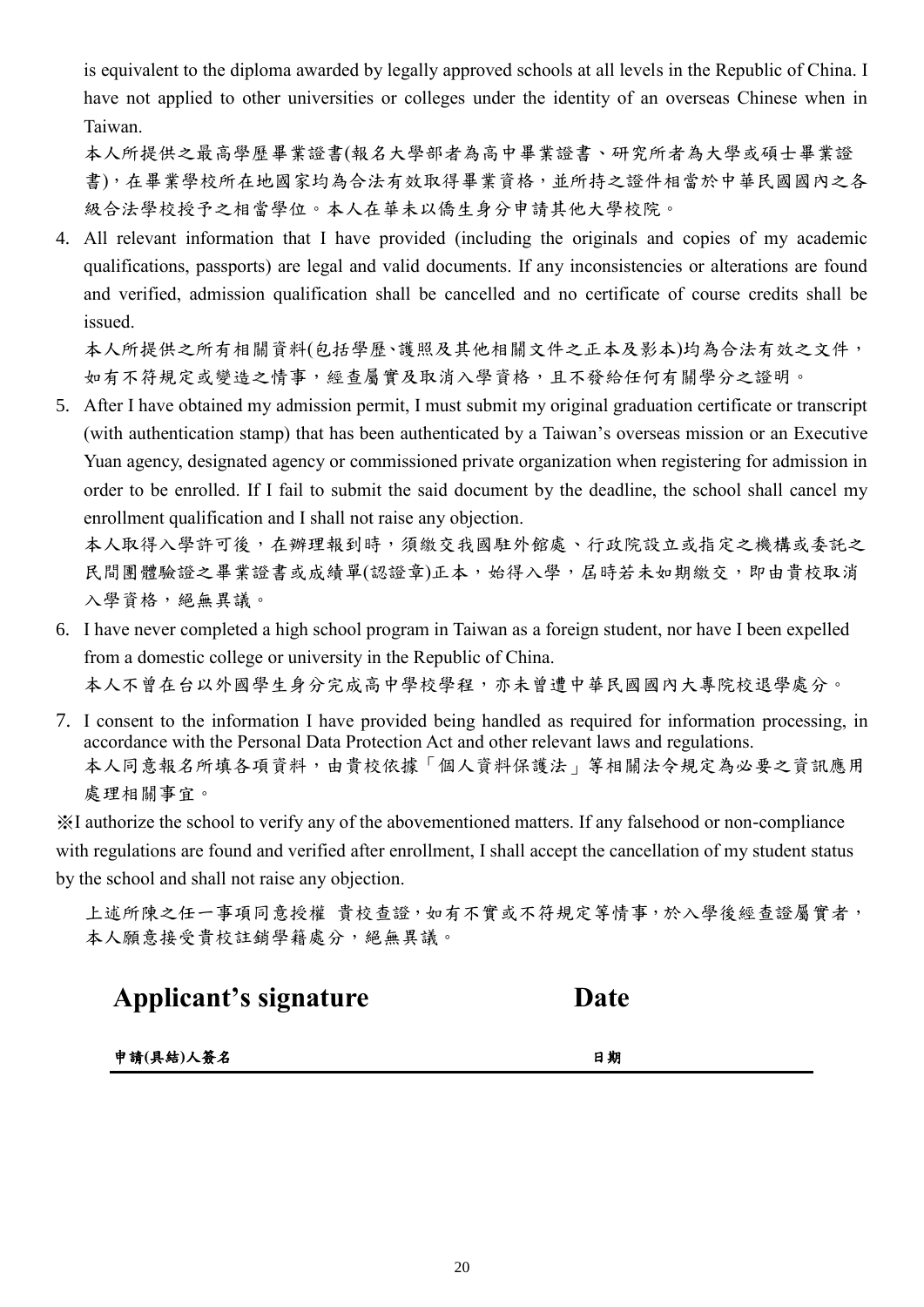# **Non-Household Registration Declaration** 未設戶籍具結書

To National Taiwan University of Sport:

I, the applicant, The applicant, the applicant, the applicant of the set of the set of the set of the set of the set of the set of the set of the set of the set of the set of the set of the set of the set of the set of the registration

(Please fill in your name)

in Taiwan.

If any falsehood is found and verified, my admission qualification, student status or graduation qualification shall be revoked in accordance with relevant regulation, and I shall not raise any objection. The school shall reserve the right to not issue any academic certificate.

申請人\_\_\_\_\_\_\_\_\_\_\_\_\_\_\_\_\_\_\_\_\_\_\_\_\_\_\_\_,具結本人自始未曾在臺設有戶籍。

(請填寫姓名)

經查證如有不實,本人願依相關辦法被撤銷錄取資格、撤銷學籍或撤銷畢業資格,絕無異議。貴校可 不發給任何學歷證明。

此 致

國立臺灣體育運動大學

If either parent has Republic of China nationality, please complete the following fields:

如父母任一方具中華民國國籍,請填寫以下空白欄位:

Father's Chinese Name 父親中文姓名:

Father's ROC ID number 父親中華民國身份證號碼:

Father's Birth Date(Y/M/D) 父親出生日期(年/月/日):

Mother's Chinese Name 母親中文姓名:

Mother's ROC ID number 母親中華民國身份證號碼:

Mother's Birth Date(Y/M/D) 母親出生日期(年/月/日):

| Applicant's Signature 申請人簽名:           |  |
|----------------------------------------|--|
| Date of Birth(Y/M/D) 出生日期(年/月/日):      |  |
| Foreign Passport No. 外國護照號碼:           |  |
| Telephone No. 聯絡電話:                    |  |
| Date 具結日期:<br>$\mathcal{F}(Y)$<br>月(M) |  |